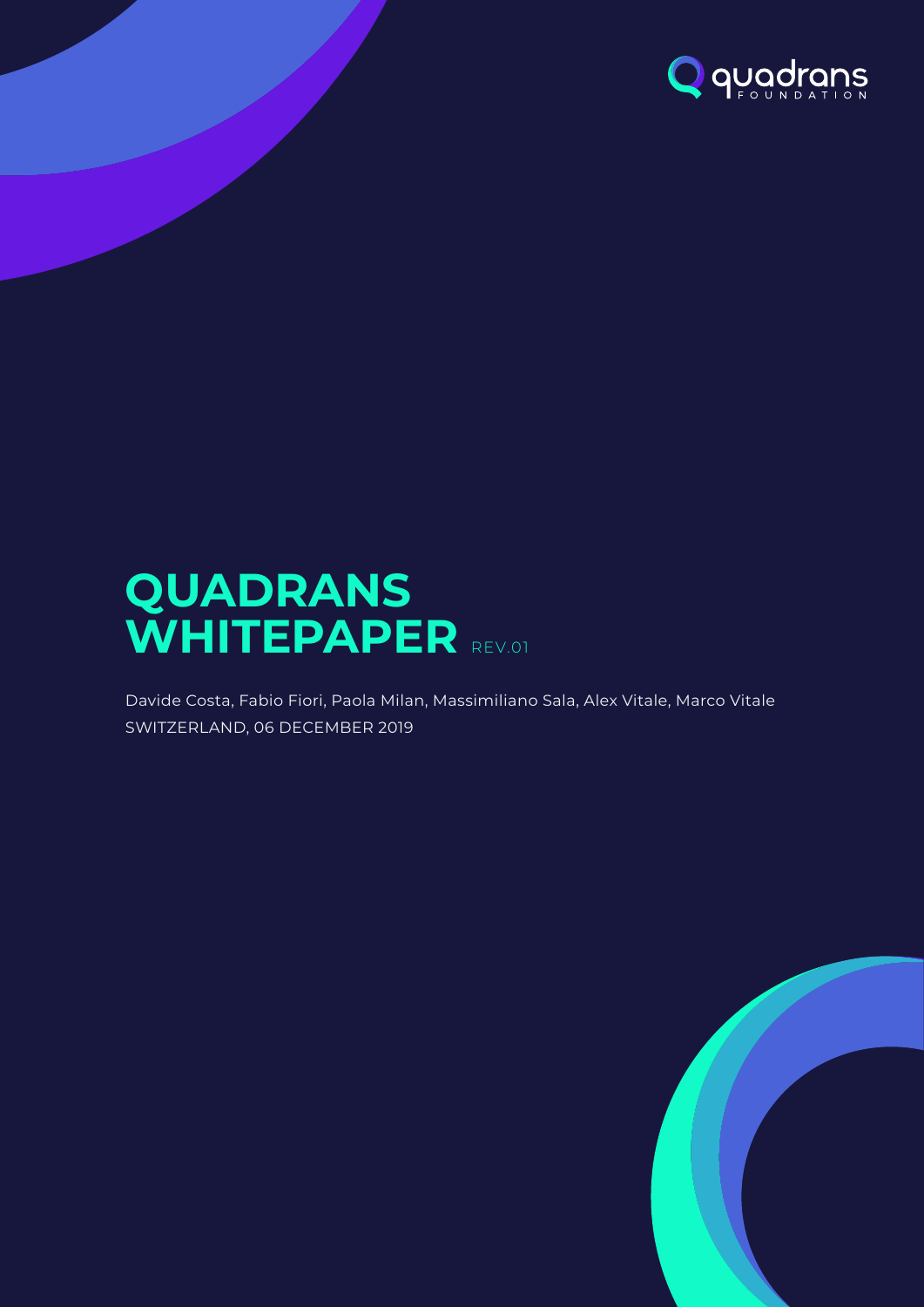

*Copyright © Quadrans Foundation 2019*

*Reproduction is forbidden but sharing is encouraged*

*quadrans.io*

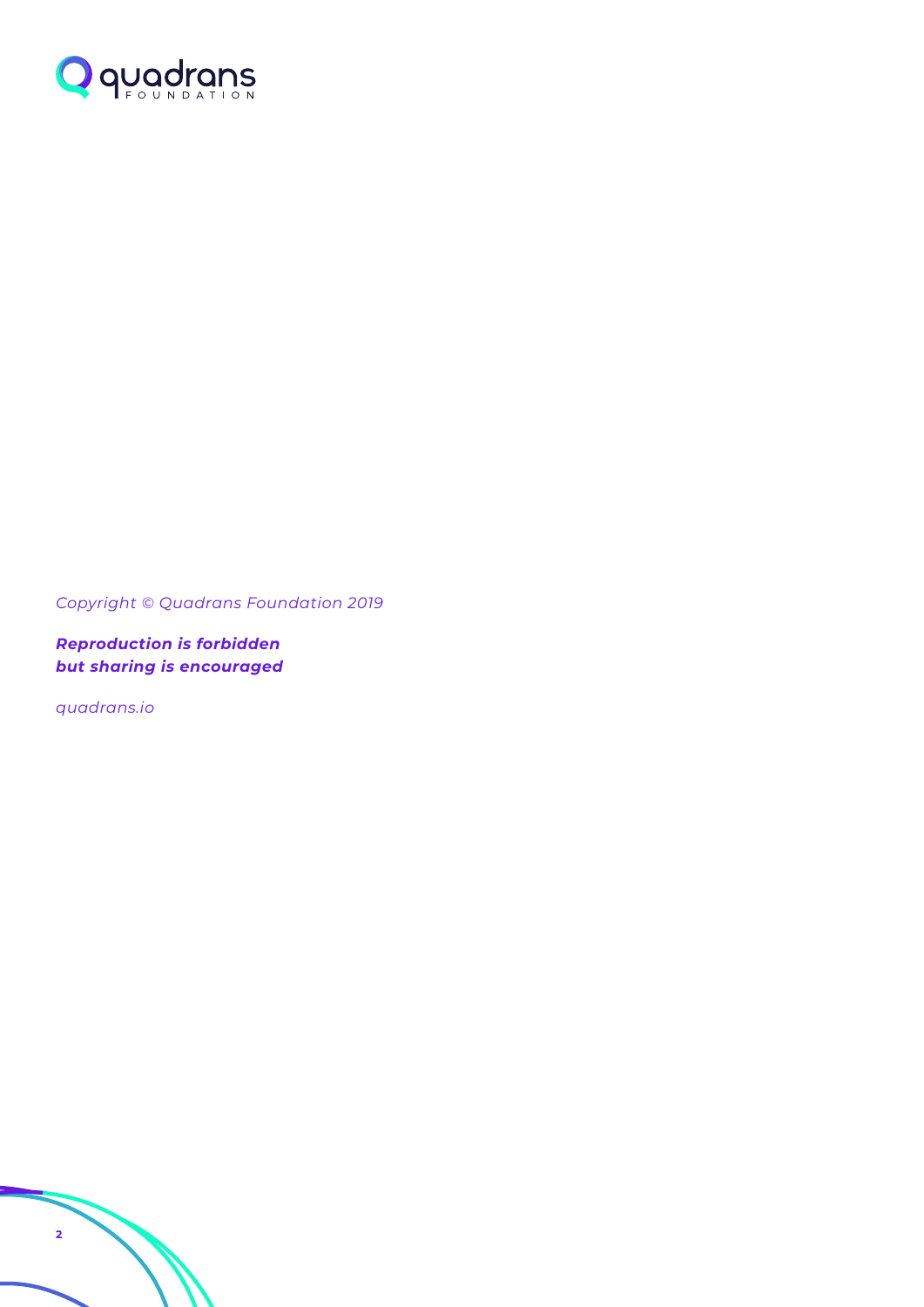

## Table of contents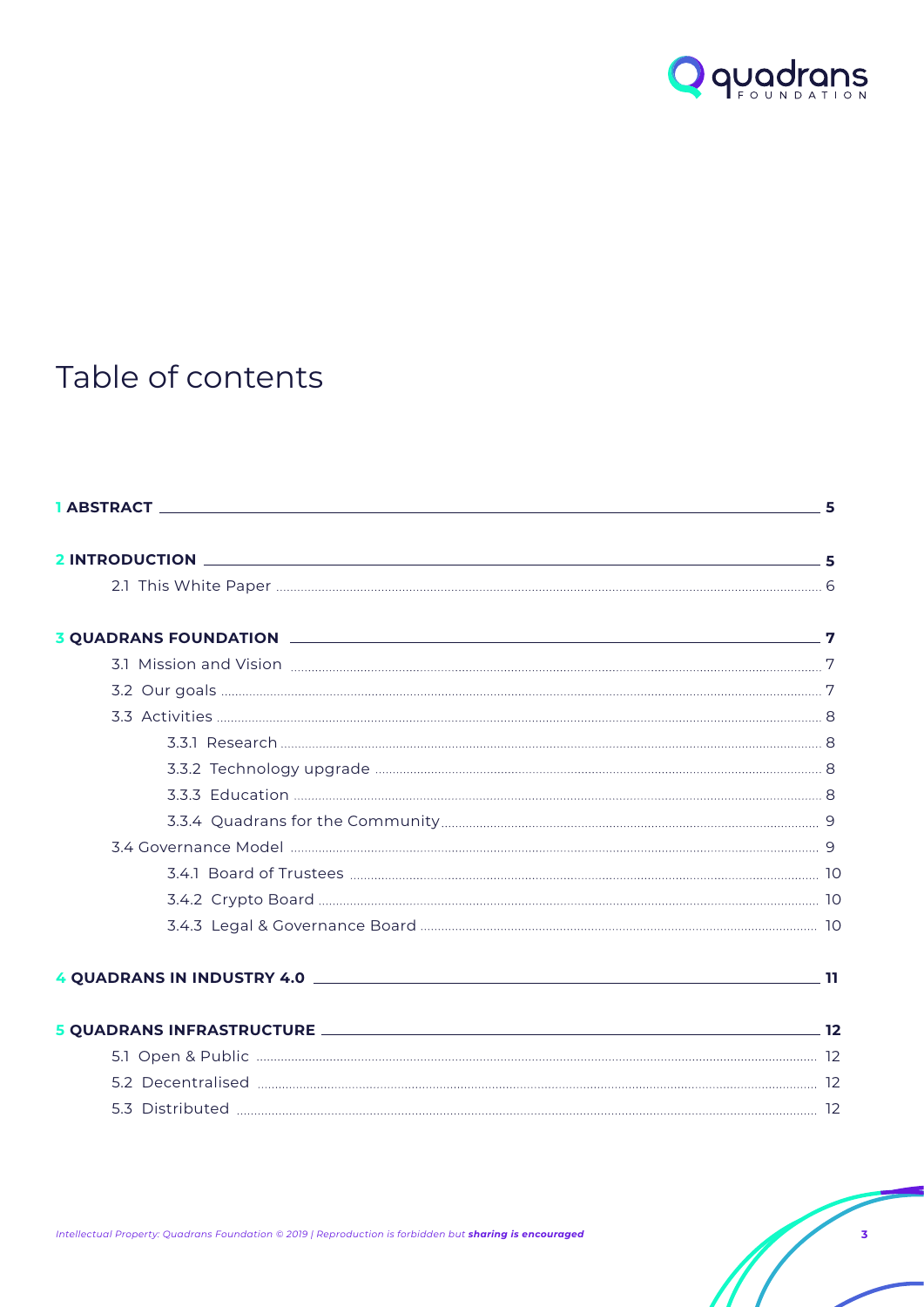

|                   | 23 |
|-------------------|----|
|                   |    |
|                   |    |
|                   |    |
|                   |    |
|                   |    |
|                   |    |
|                   |    |
| <b>REFERENCES</b> | 27 |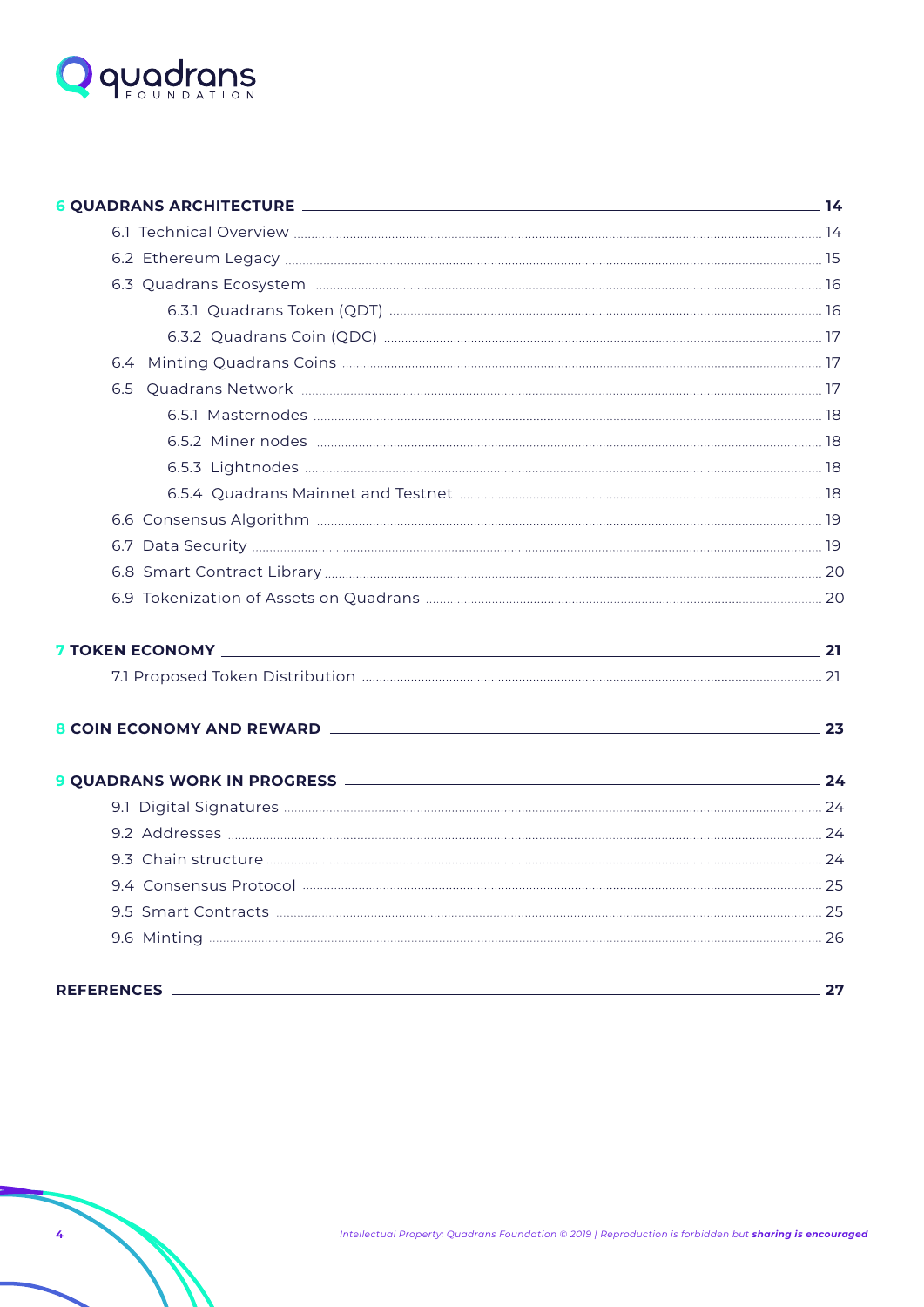

## <span id="page-4-0"></span>**1 Abstract**

Begun in 2012, the Quadrans project uses the innovative blockchain technology to support the shift of paradigm from centralised to decentralised systems.

The Quadrans project has both scientific and ethical goals.

The scientific goals highlight the advantages of blockchain technology and its role in the upcoming digital revolution among other opportunities, including identifying the elements that enable the advancement of blockchain into our society.

**Ethically, the project considers fundamental the principles of transparency, integrity, security and ownership of data in open decentralised environment.** 

To handle both the scientific opportunities and ethical aspects of Quadrans project, the creators of Quadrans have established a Foundation to continue the scientific development of the infrastructure and educate the communities on the use of blockchain technology.

## **2 Introduction**

After 5 years of research conducted by a team of software and hardware experts, the early version of Quadrans blockchain officially began business operations pioneered by Foodchain S.p.A., a company incorporated in 2016 with the purpose to enable traceability, transparency and authenticity of information along food supply chains through the use of blockchain technology.

In recent years, innovations have driven the need for an advanced digital environment to accommodate the emergence of new technologies and trends, such as decentralised applications (dApps), Smart Contracts and the use of IoT devices.

As integration and interoperability between technologies is becoming a priority, the creators of Quadrans have committed to build an accessible blockchain infrastructure to help new technologies develop and enhance how we live, work and relate to one another.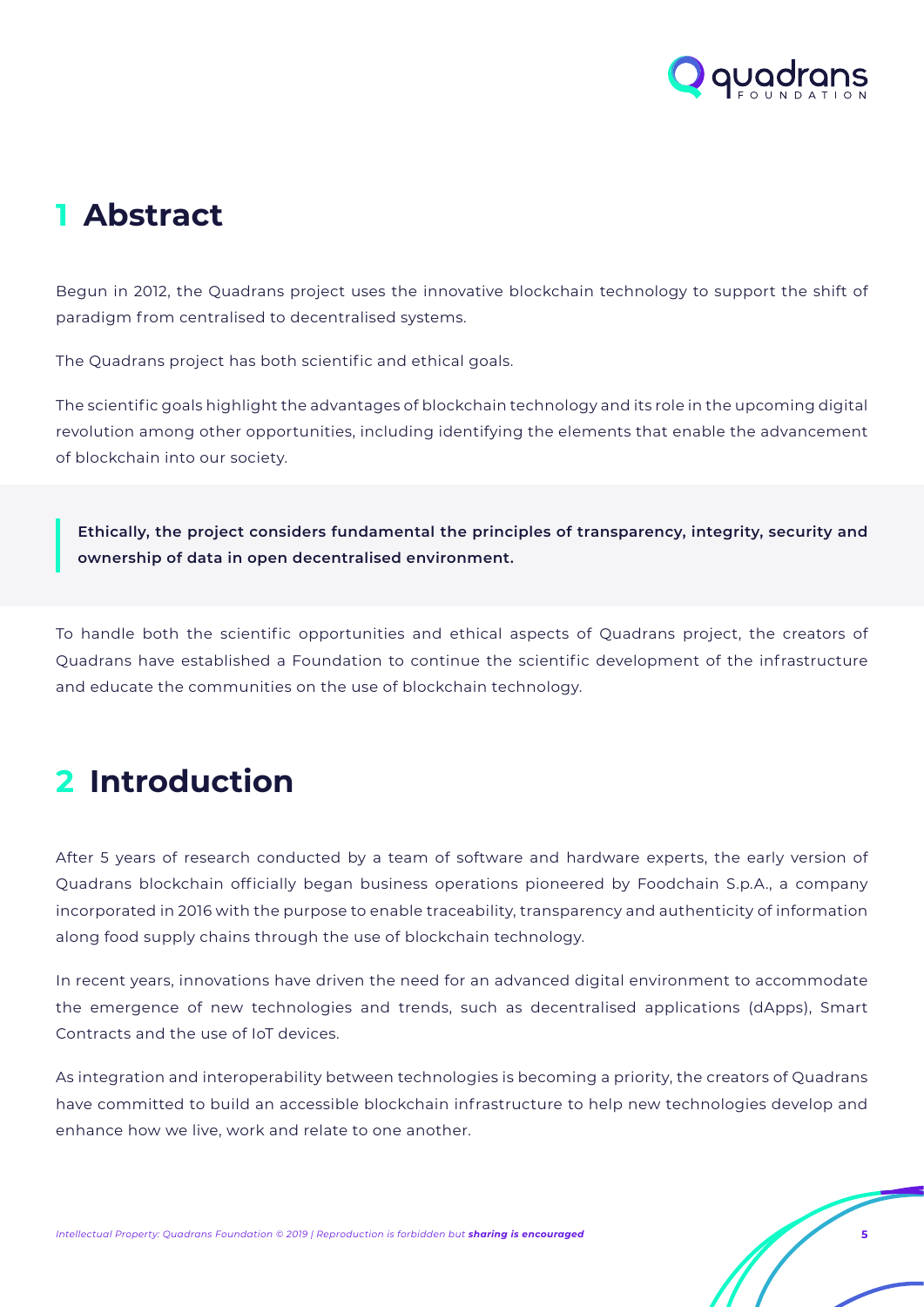<span id="page-5-0"></span>

In order to pursue this objective, Quadrans Foundation was officially formed in August 2018 and acknowledged by the Swiss local authorities to guarantee the continuous, inclusive and ethical advancement of Quadrans technology into our communities. Today the Foundation collaborates with institutions, Government agencies and academic partners around the world to achieve its mission.

Quadrans infrastructure is a public and open source blockchain designed to overcome the scalability challenge and reduce the instability of operational costs that affect existing blockchains.

With significant designing effort, the current Quadrans protocol achieves high throughput in a secure way while maintaining decentralisation. Quadrans consensus mechanism uses three types of service nodes located throughout the network, called Masternodes, Miner nodes and Lightnodes and is designed to reduce energy consumption.

The ability to speedup business practices through Smart Contracts has the specific aim to support the creation of new business models and promote an efficient, reliable and affordable use of the infrastructure.

**Quadrans ecosystem runs on two types of cryptographic elements called Quadrans Token (QDT) and Quadrans Coin (QDC) to serve different yet related functions within the network.**

As an accessible and open source software, the community plays a vital role and the Foundation considers this a very serious matter. To promote a virtuous and sustainable use of the system, participants are rewarded for their internal service to the network according to a secure incentive-distribution structure defined by the Quadrans protocol.

### **2.1 THIS WHITE PAPER**

The purpose of this White Paper is to define the role of Quadrans Foundation and describe the current status of Quadrans infrastructure. In addition, the last section of this document provides insights into the development work that is being carried out to further improve the existing Quadrans technology.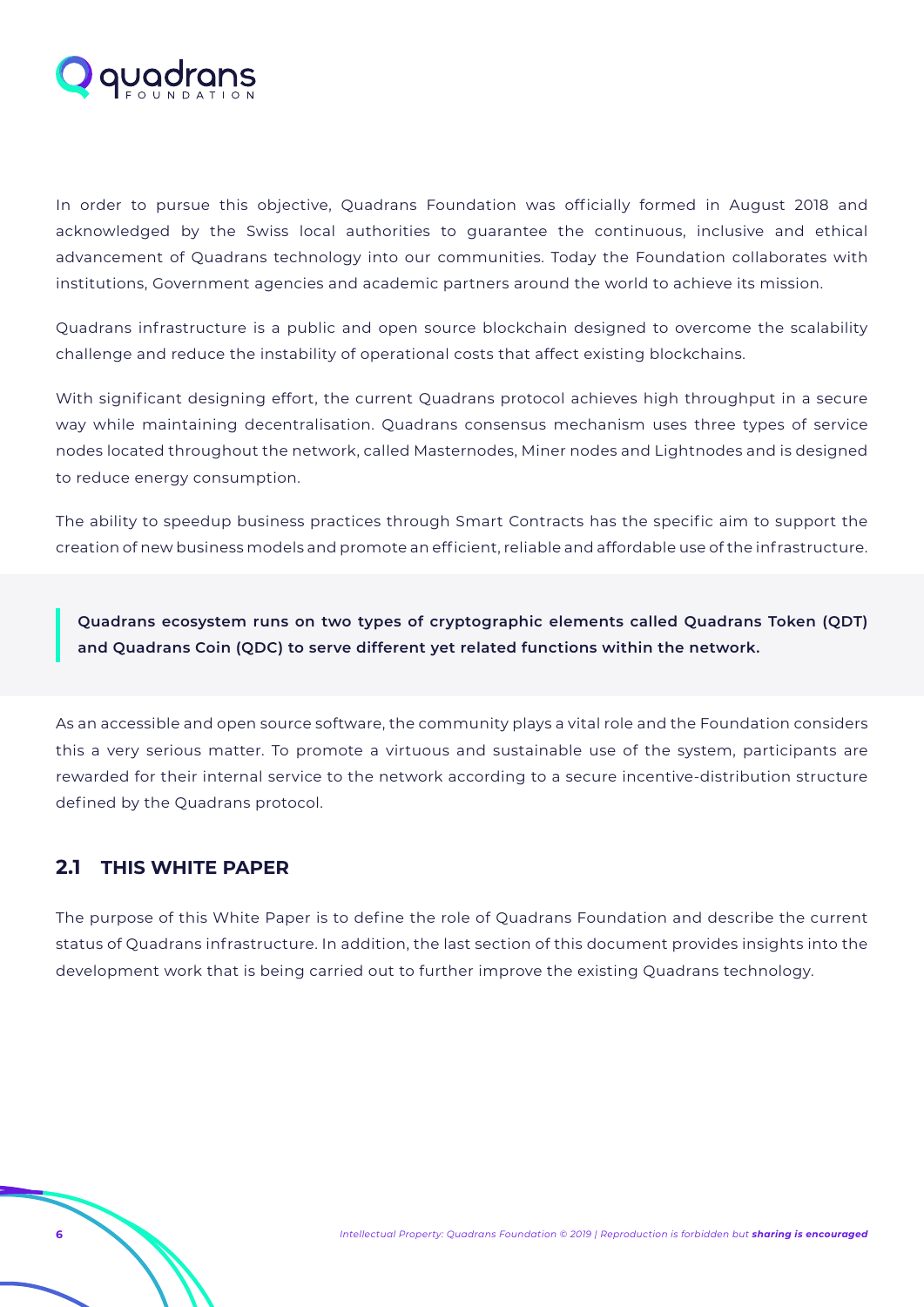

## <span id="page-6-0"></span>**3 Quadrans Foundation**

Quadrans Foundation is a non-profit organisation based in Canton Ticino, Switzerland with headquarter in Mendrisio, via della Torre, 2 – 6850.

The Statute of the Quadrans Foundation and its Boards describe the scope and governance of the organisation and is available on our website (*https://quadrans.io/f/statuto*).

### **3.1 MISSION AND VISION**

The mission of the Foundation is to conduct the continuous upgrade and promotion of Quadrans technology to enable efficient collaboration and support transparency and traceability of data by providing a reliable tool for communication, governance and business.

From the initial idea to the current times the vision has never changed: we want Quadrans blockchain to become the foundational technology at the core of an accessible, reliable and efficient infrastructure to improve the organisation of our society beyond geographical boundaries.

### **3.2 OUR GOALS**

Quadrans Foundations has set out and pursue the following goals to achieve its mission to:

- **•** support the creation of decentralised protocols and applications to facilitate interaction between individuals, businesses and institutions;
- encourage enterprises from every sector to adopt Ouadrans and enable growth and economic progress;
- $\blacksquare$  use Quadrans as an efficient and secure layer within business structures;
- $\bullet$  collaborate with institutions, Government entities and academic partners around the world for the development of a digital infrastructure model for data management;
- $\bullet$  support the creation of Smart Contracts, digital libraries and global standards;
- use an energy-efficient protocol to promote sustainability and reduce environmental impact through the reduction of CO2 emissions;
- accommodate the upcoming digital revolution through education and encouragement on the use of Quadrans blockchain.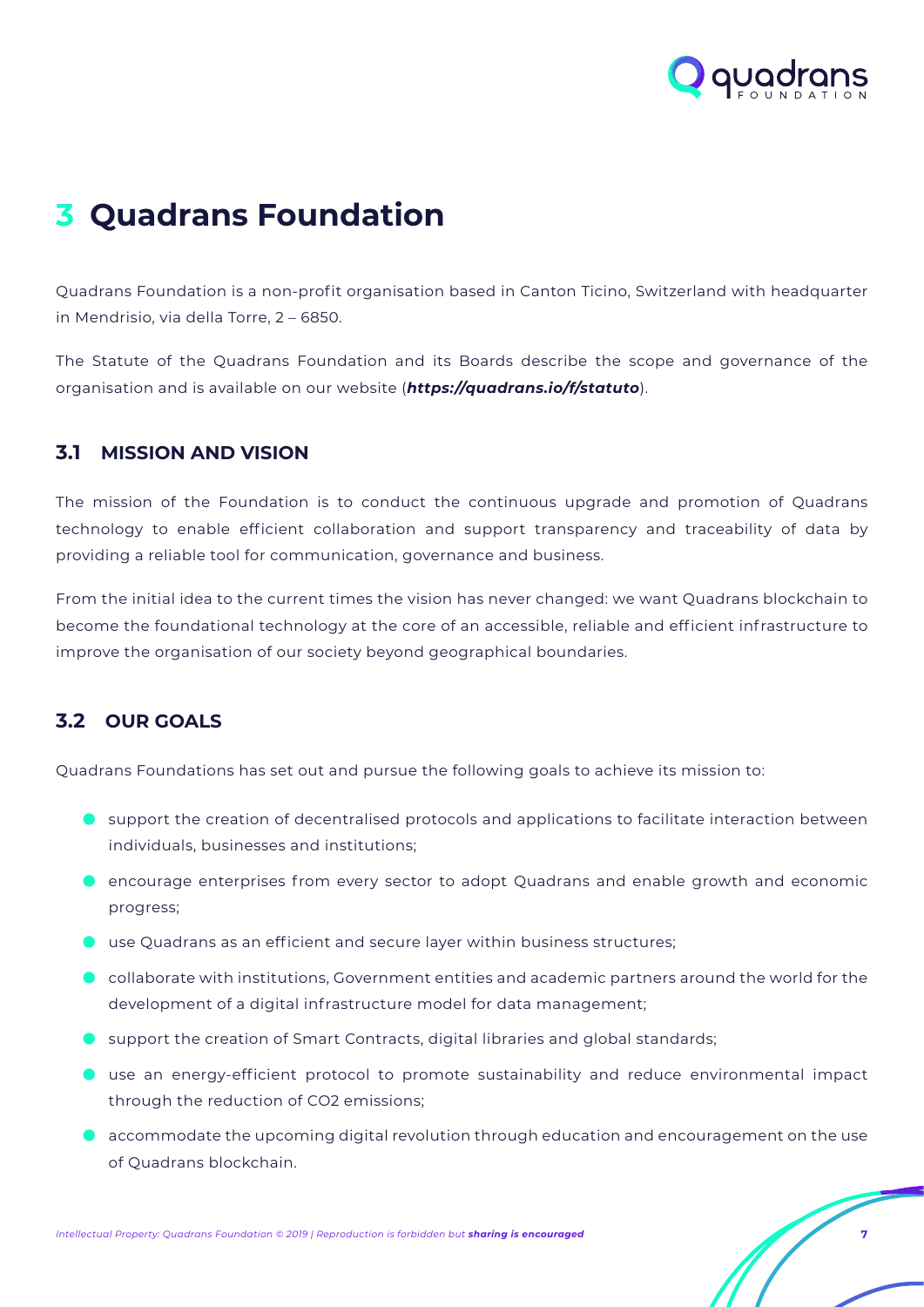<span id="page-7-0"></span>

## **3.3 ACTIVITIES**

Quadrans Foundation is supported by contributions such as sponsors and donations from individuals and organisations that share the same vision. We ensure that the Foundation's resources are used in accordance with our goals, under the supervision of the Federal Tax Administration (FTA) office of the Swiss Federal Department of Finance (FDF).

Quadrans Foundation operates to support collaborations between businesses, institutions and individuals, and has been acknowledged by the Swiss cantonal authorities as a subject that pursues activities for the benefit of the general public and

The primary activities that the Foundation conducts in order to pursue its mission are outlined in the following sections.

#### **3.3.1 Research**

Numerous experts and researchers are involved in the R&D activities and support the use of Quadrans in the academic world.

The Foundations gathers international groups of researchers to ensure the technological progress of Quadrans blockchain technology.

#### **3.3.2 Technology upgrade**

Since the beta version of Quadrans was first deployed, many improvements have been done. Continuous upgrade is vital, especially in a fast-paced technological landscape.

From time to time, the Foundation provides users with the tools to conduct upgrades and maintenance activities to Quadrans infrastructure however users are totally independent to use the technology with no obligations or restrictions.

The Foundation is committed to the constant development of Quadrans technology and being an open source software, developers around the world can contribute to the improvement and upgrade of Quadrans through various support lines.

#### **3.3.3 Education**

Educating the future communities of users is fundamental for the digital revolution to take place in a thoughtful and correct manner. We consider blockchain as a foundational technology and Quadrans provides opportunities to drive positive changes and embrace the digital revolution as an active player and not a passive subject.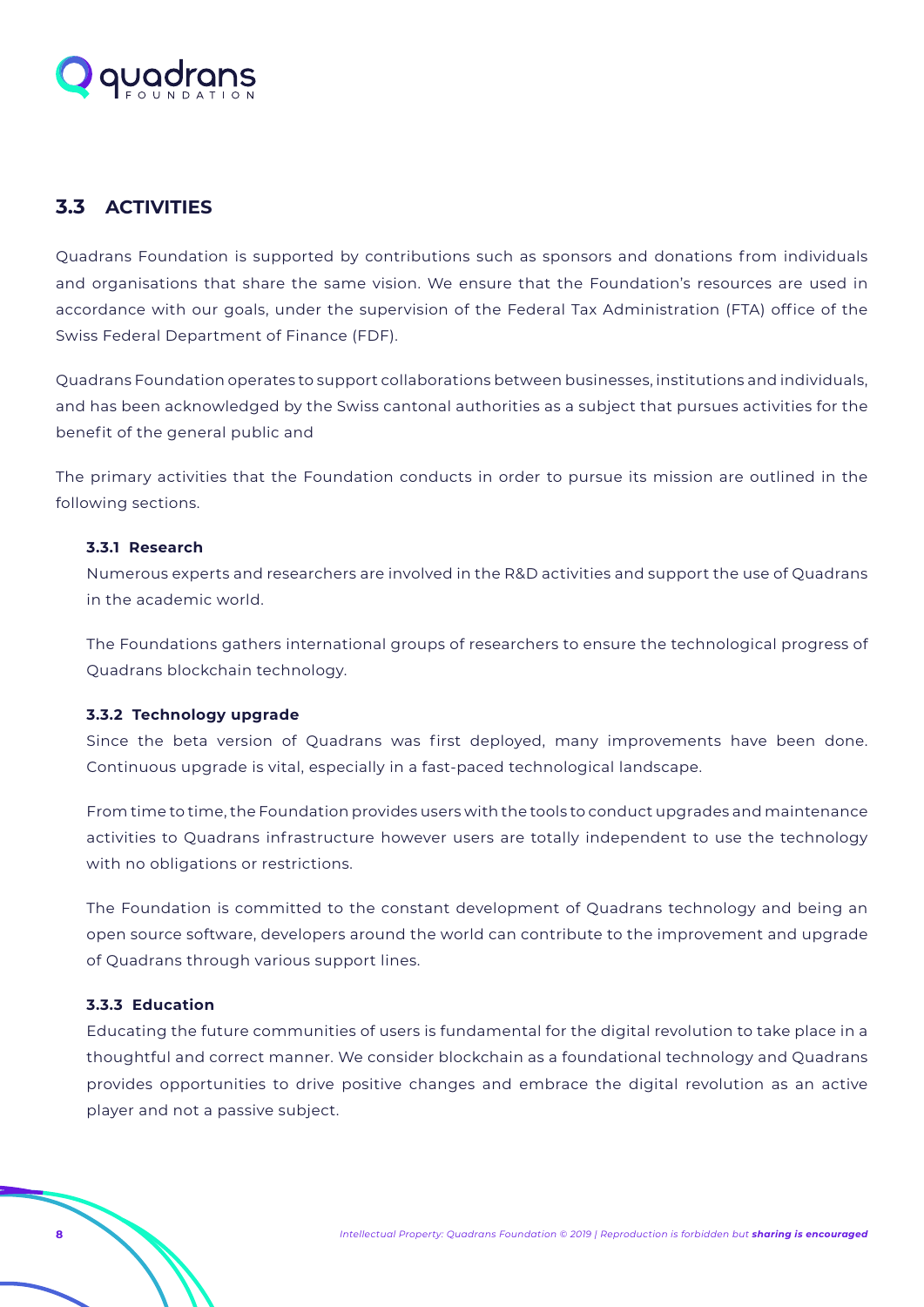

<span id="page-8-0"></span>All the members of the Foundation put efforts into raising awareness and conducting engagement activities such as courses and workshops for the dissemination of knowledge.

The Foundation also provides guidance and full support to ensure a correct interaction with the system and harness the full potential of Quadrans blockchain.

#### **3.3.4 Quadrans for the Community**

Quadrans is an accessible public network and anyone, from startups to large organisations, can use it for deployment, execution and performance of dApps and Smart Contracts to create new data models and valuable data streams.

Quadrans rewards active users according to a scheme of incentives that encourages an ethic and virtuous use of the system. For example, incentives for sharing new Smart Contracts or funding activities for projects of high interest to the community.

The Foundation supports activities and organisations that represent the public interest and improve technology proliferation across the community. These include innovation hackathons, academic activities (priority to researches), incubators, startups and any other activity that empowers circular economy and environment sustainability.

An example is the free timestamping tool that Quadrans Foundation released in September 2019 to allow owners of documents to confirm their ownership and prove their integrity using Quadrans blockchain.

## **3.4 GOVERNANCE MODEL**

No company or centralised organisation controls Quadrans infrastructure, as it is maintained and improved by its members with the support of a diverse global community of contributors.

The organisational structure of the Foundation includes the Board of Trustees and specific internal bodies (Boards) that head the major functional departments.

According to article n. 6 of Quadrans Statute, the Board of Trustees can form and appoint new operative Boards to address specific areas and pursue the objectives of the Foundation in the most efficient way.

Each new Board is raised to fulfill a clear mission under the supervision of the Foundation, according to the needs that arise from time to time.

The following section describes the roles of the Boards that are currently operating.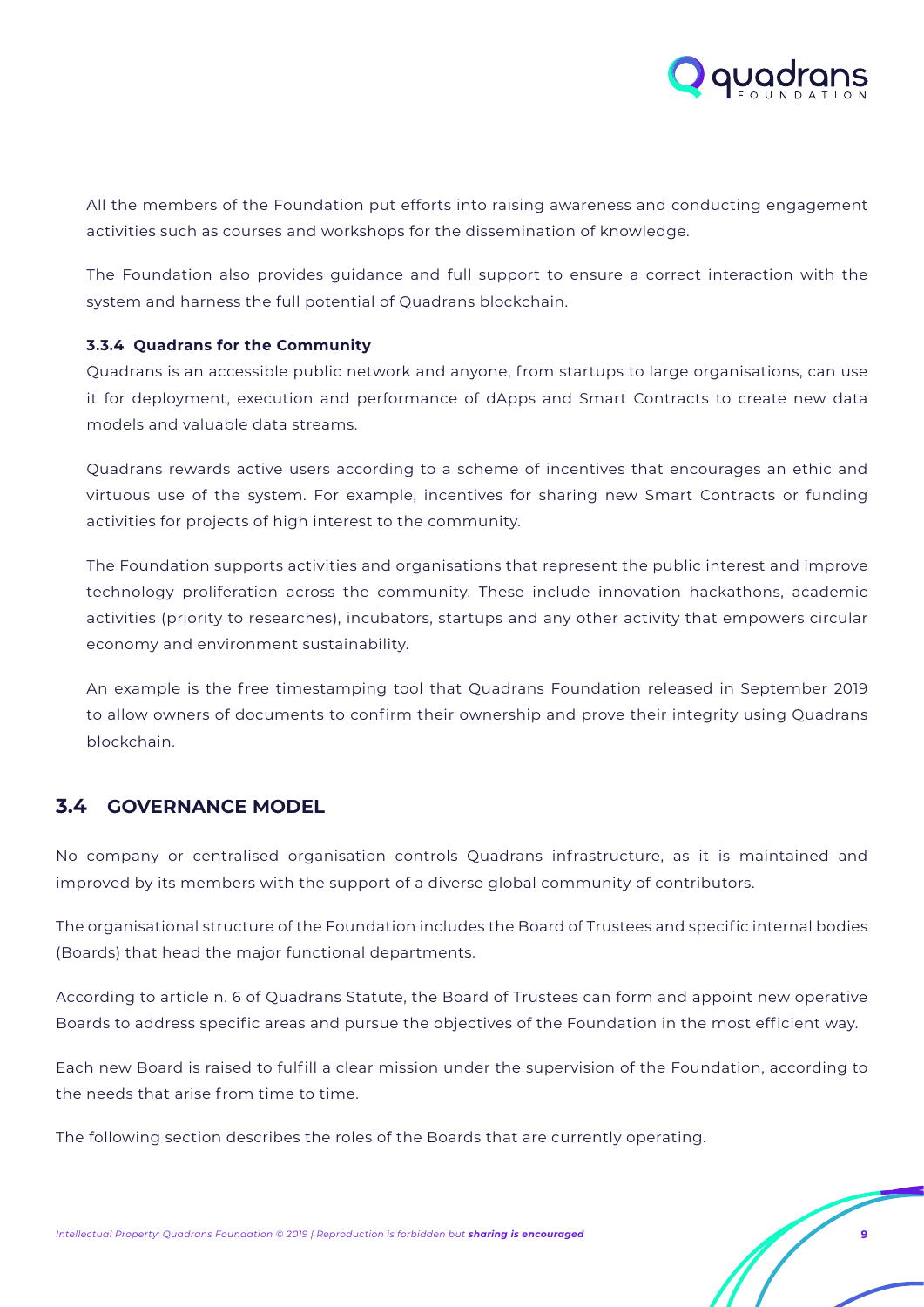<span id="page-9-0"></span>

#### **3.4.1 Board of Trustees**

The Board of Trustees collegially direct the Foundation through executive decisions, assisted by the internal operative Boards. As a non-profit organisation, the resources of the Foundation are allocated by the Board of Trustees in order to achieve the goals set and crate value from the support provided by the contributors.

The Board of Trustees is formed by three founders of Quadrans Foundation: Mr. Marco Vitale (President and Founder), Mr. Brunello Pianca (Co-Founder) and Mr. Davide Costa (Co-Founder).

#### **3.4.2 Crypto Board**

The Crypto Board is in charge of the scientific R&D and continuous upgrade of Quadrans core technology. (see the Crypto Board settlement document *<https://quadrans.io/f/cryptoboard>*).

#### **3.4.3 Legal & Governance Board**

The Legal & Governance Board addresses the use of Quadrans infrastructure in compliance with the legislative framework and advise the Foundation on opportunities that can benefit the community and public institutions. (see Quadrans Legal & Governance Board settlement document *[https://quadrans.io/f/legal\\_governance](https://quadrans.io/f/legal_governance)*).

**10** *Intellectual Property: Quadrans Foundation © 2019 | Reproduction is forbidden but sharing is encouraged*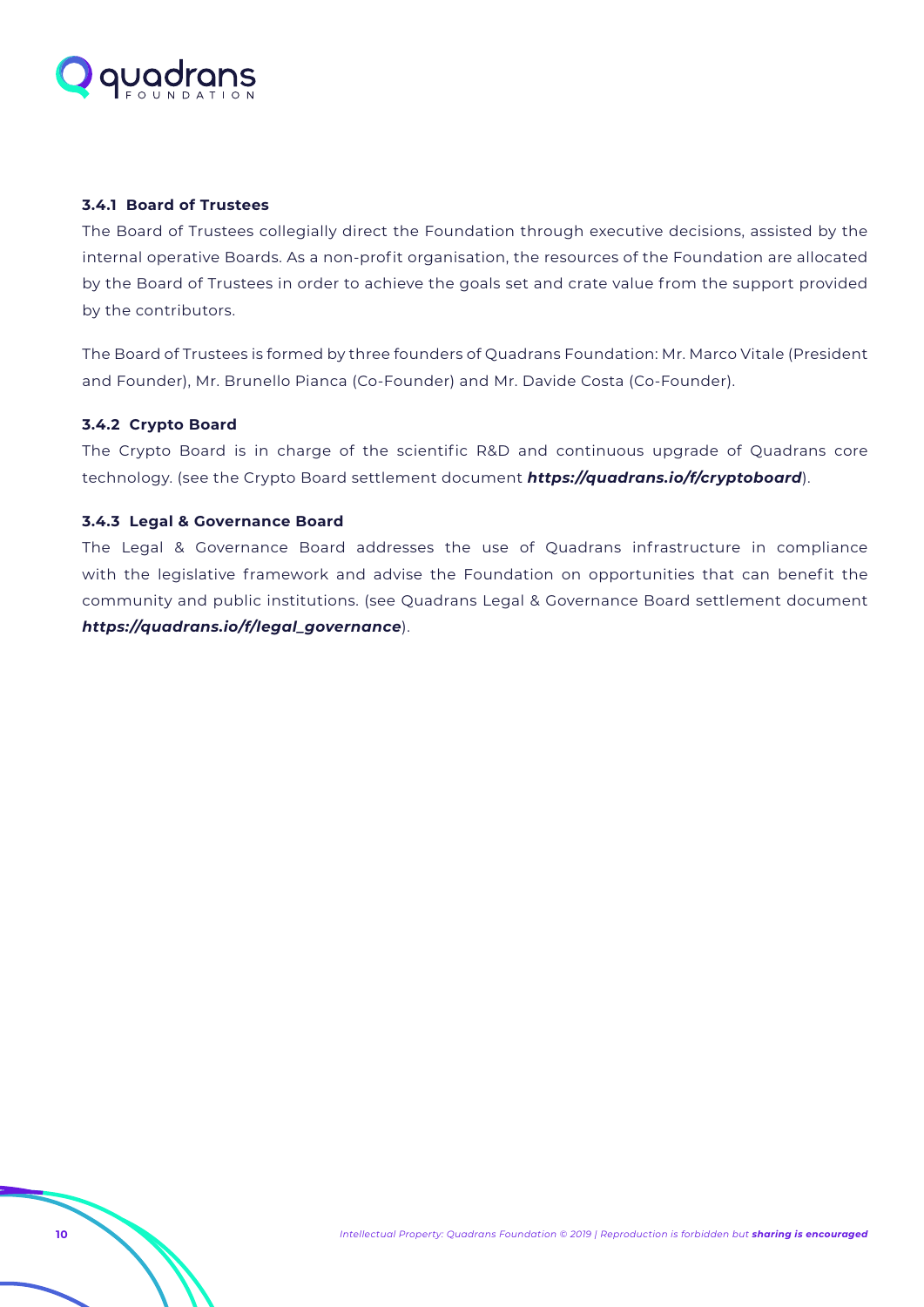

## <span id="page-10-0"></span>**4 Quadrans in Industry 4.0**

Emerging technologies such as blockchain, Internet of Things (IoT) and Artificial Intelligence (AI) are playing a key role especially in the economic sector of the Industry and will have a major impact on businesses and communities during the upcoming 4th Industrial Revolution.

The digital transformation cannot happen in a seamless way without the suitable tools - in this scenario we see an opportunity to make innovative technologies work together fluidly.

Decentralised systems are expected to have a widespread impact on the structure of our society. New business models are giving up the centralisation of information to models that give ownership of ideas, values and processes to those who create value in economy and benefit from the changes brought by the new trends.

Quadrans provides an opportunity to create value from an open and decentralised source of information. The network agrees upon via a consensus mechanism and without the need to trust intermediaries.

A major challenge is to achieve decentralisation within the systems while ensuring efficiency, security and data verification and protection. By leveraging on the power of decentralised consensus, Quadrans promotes transparency to encourage collaboration between cyber-physical systems.

Each user contributes to the creation of valuable data streams to positively impact businesses processes, productivity and quality. Also, the ease of sharing trustworthy information using auditable Smart Contracts makes Quadrans an economically viable solution as this reduces the cost of coordination between parties and enables accountability and operational efficiency.

In the following part of this White Paper we will provide a description of Quadrans technology.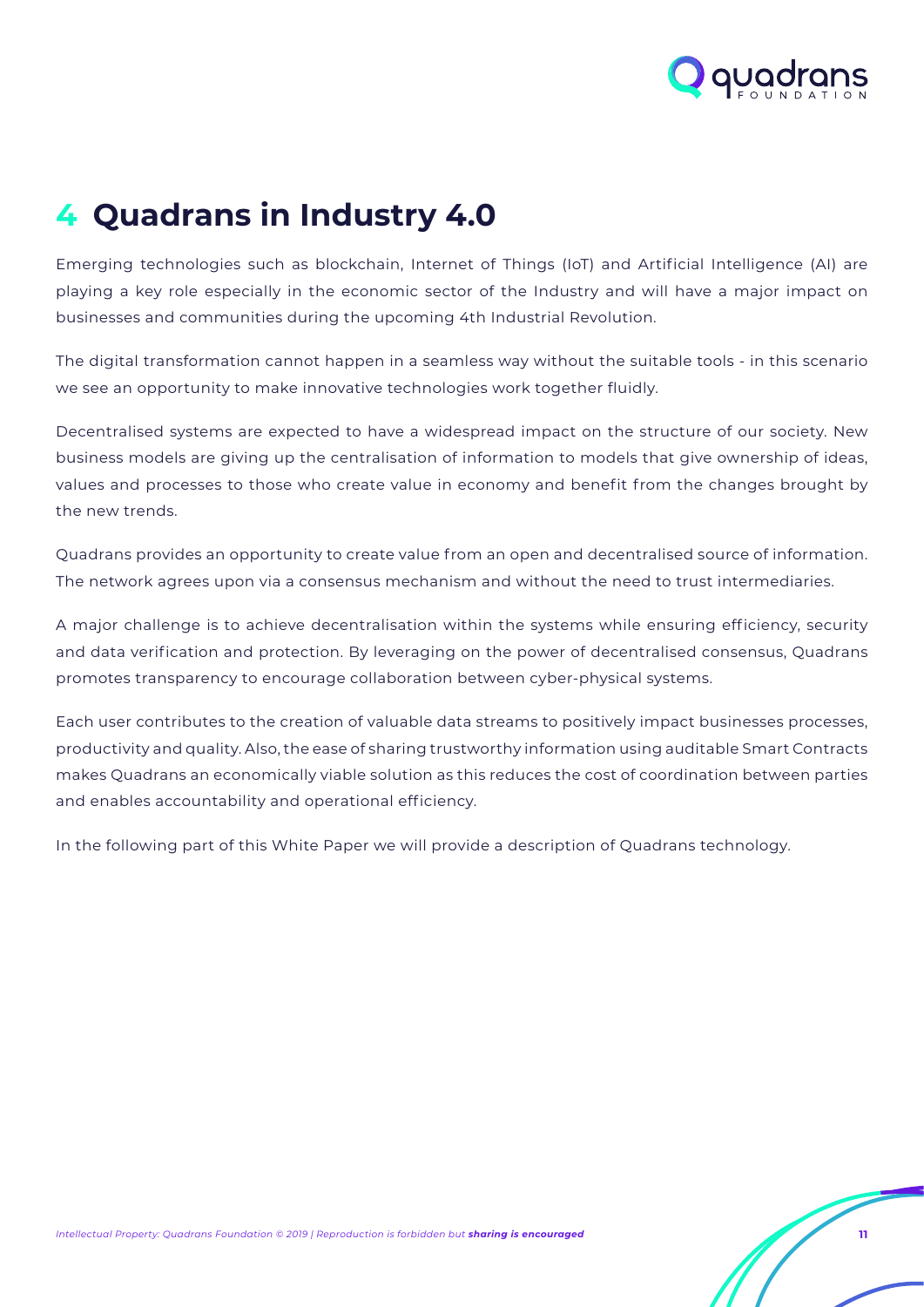<span id="page-11-0"></span>

## **5 Quadrans infrastructure**

Quadrans is a public blockchain infrastructure that runs Smart Contracts and decentralised applications (dApps), with particular focus on improving the major challenges that blockchain ecosystems are facing today such as security, interoperability, scalability and high operational costs. Below is a description of the key features on which Quadrans is built on.

## **5.1 OPEN & PUBLIC**

As an open source technology, anyone may contribute to Quadrans development in a collaborative manner by providing technical support for the upgrade and expansion of the network and accelerate the technological development of the infrastructure. The principle of openness drives adoption and increases transparency of processes and products, which is fundamental for the establishment of a strong digital environment.

Everyone is encouraged to join, use and support Quadrans to empower ideas and create new data models.

### **5.2 DECENTRALISED**

We strongly believe in giving the power back to the community and decentralisation moves the power over data away from a restricted group of people or entities that centralise the decision making.

In Quadrans, data is stored on each participating node across the blockchain network according to precise rules defined by Quadrans protocol. These rules are publicly consultable and this approach is native to Quadrans infrastructure.

### **5.3 DISTRIBUTED**

Quadrans distributed data storage has a copy of the ledger replicated across multiple nodes of the network.

Nodes are geographically spread across the world in desktop computers, laptops, servers, cloud services and other different types of devices (even small, low cost and low power consumption single board computers like the popular Raspberry Pi and Orange Pi Zero) that run a simple software.

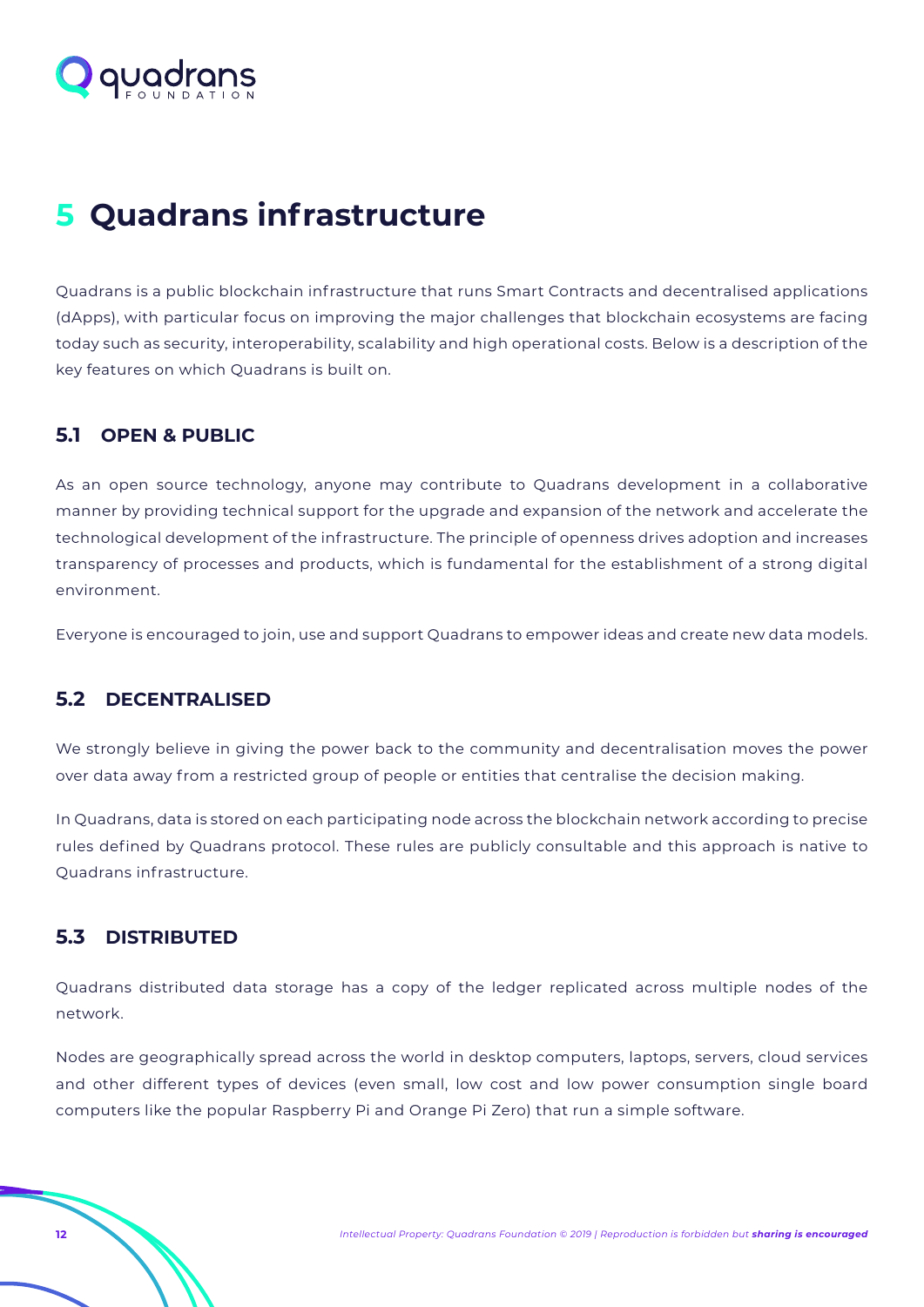

Today, individuals, businesses and public organisations (such as universities, research institutions and the Public Administration) are already part of the network. By installing a node, they actively participate to making the infrastructure more secure and decentralised and at the same time, access the benefits that Quadrans offers. The software for the installation of a Quadrans node is available free of charge on Quadrans website to anyone who wants to be part of the network.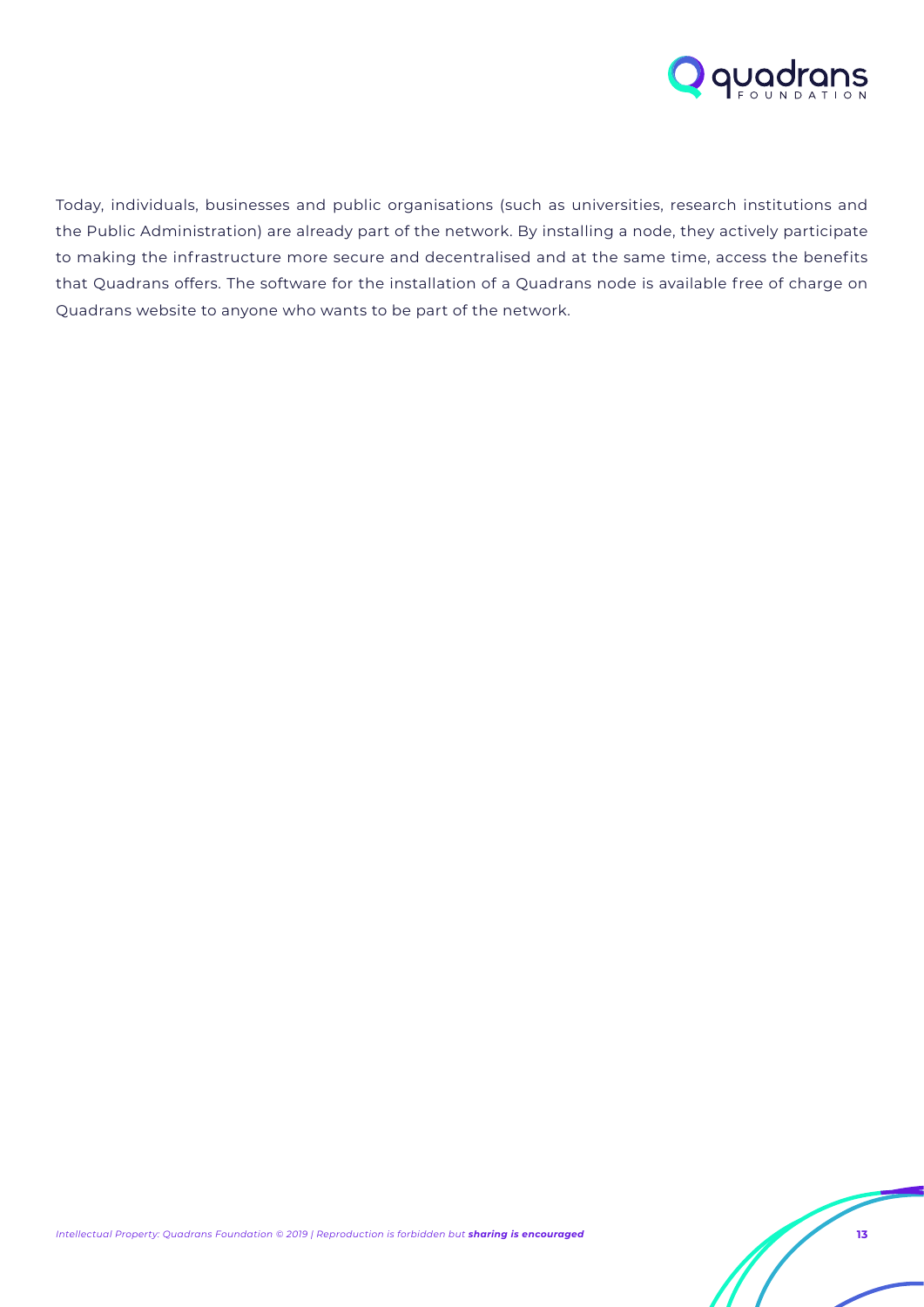<span id="page-13-0"></span>

## **6 Quadrans architecture**

Quadrans is an open source, public blockchain-based ecosystem in which a list of small datasets, called blocks, are linked together via cryptography and broadcast across the network at virtually-regular intervals.

## **6.1 TECHNICAL OVERVIEW**

Every new block is generated with the same structure of all the other blocks (except for the genesis block) and contains:

- **a** block header;
- $\bullet$  list of transactions.

The essential information included in each new block contains two parts:

- 1. The hash digest of the prior block in the chain. This process contributes to enable the immutability of information recorded in Quadrans blockchain - if a tampering with the previous block occurs, any node of the network can identify the malicious attempt by computing the digest of any block generated after the attack and flag the discrepancies between the tampered block and the official one;
- 2. The hash digest of the state. This allows nodes of the network to verify that they all have the same copy of the state.

Before discussing transactions, we provide below a simplified description of the state: we can imagine the state as a huge collection of boxes (containing data) with an address (a string with a hexadecimal format) attributed to each.

In the state, the address identifies the box. Some of these boxes contain only Quadrans Coins (QDC), or more precisely, an amount of QDC linked to that address. QDC are used as the internal utility in Quadrans ecosystem and the details of their use will be explained in the following section of this document. Other boxes contain software programs called Smart Contracts and data handled by them.

The state represents the shared memory of a computer.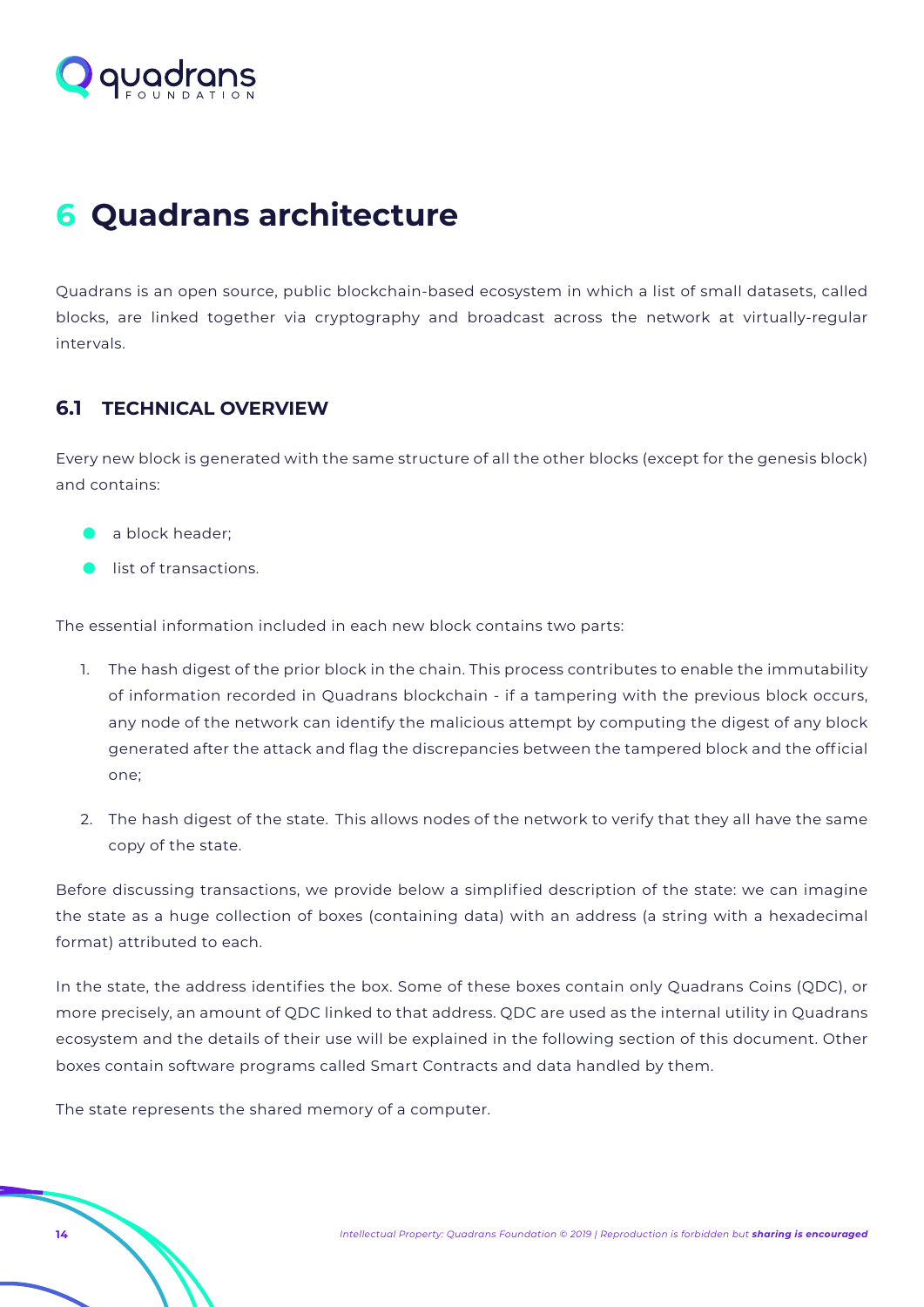

Transactions describe the way these boxes interact. Any transaction that is included in a block triggers a modification of the state. There are four main types of transactions that:

- 1. move QDC from one box to another;
- 2. create new boxes containing only QDC;
- 3. create new boxes containing Smart Contracts;
- 4. send inputs to the Smart Contracts, which:
	- a. modify accordingly the data they handle;
	- b. (possibly) send inputs to other Smart Contracts.

The Smart Contracts activated by other Smart Contracts perform their instructions immediately upon receiving inputs. Before considering any other transaction, the full effect of any transaction on the state must be concluded. This effect can be a deep modification of the state, since in principle a Smart Contract could activate dozens of others, each of them activating more.

To reach an optimal use of computational resources, any transaction requires the use of QDC. The amount of QDC used to include a transaction in the blockchain (and performing the state modifications it triggers) is called gas.

Smart Contracts are written in a stack-based bytecode language interpreted by the EVM (Ethereum Virtual Machine). The instructions in this programming language are called "opcodes". An interesting feature of the EVM language is that it is Turing complete, meaning that, theoretically, all operations on data are possible (some of them might need a program much longer than expected).

Usually, programmers do not use opcodes directly, therefore Quadrans uses high-level languages such as Solidity, allowing users to produce opcodes from compiled scripts.

A more detailed description of the development that Quadrans is undertaking is shown in Quadrans Yellow Paper.

## **6.2 ETHEREUM LEGACY**

The evolution of Quadrans blockchain began from a fork of the open source structure created by Ethereum Foundation. The Ethereum source code has been re-engineered to accommodate new and unique features. Quadrans has its roots in Ethereum blockchain, therefore it maintained Ethereum-born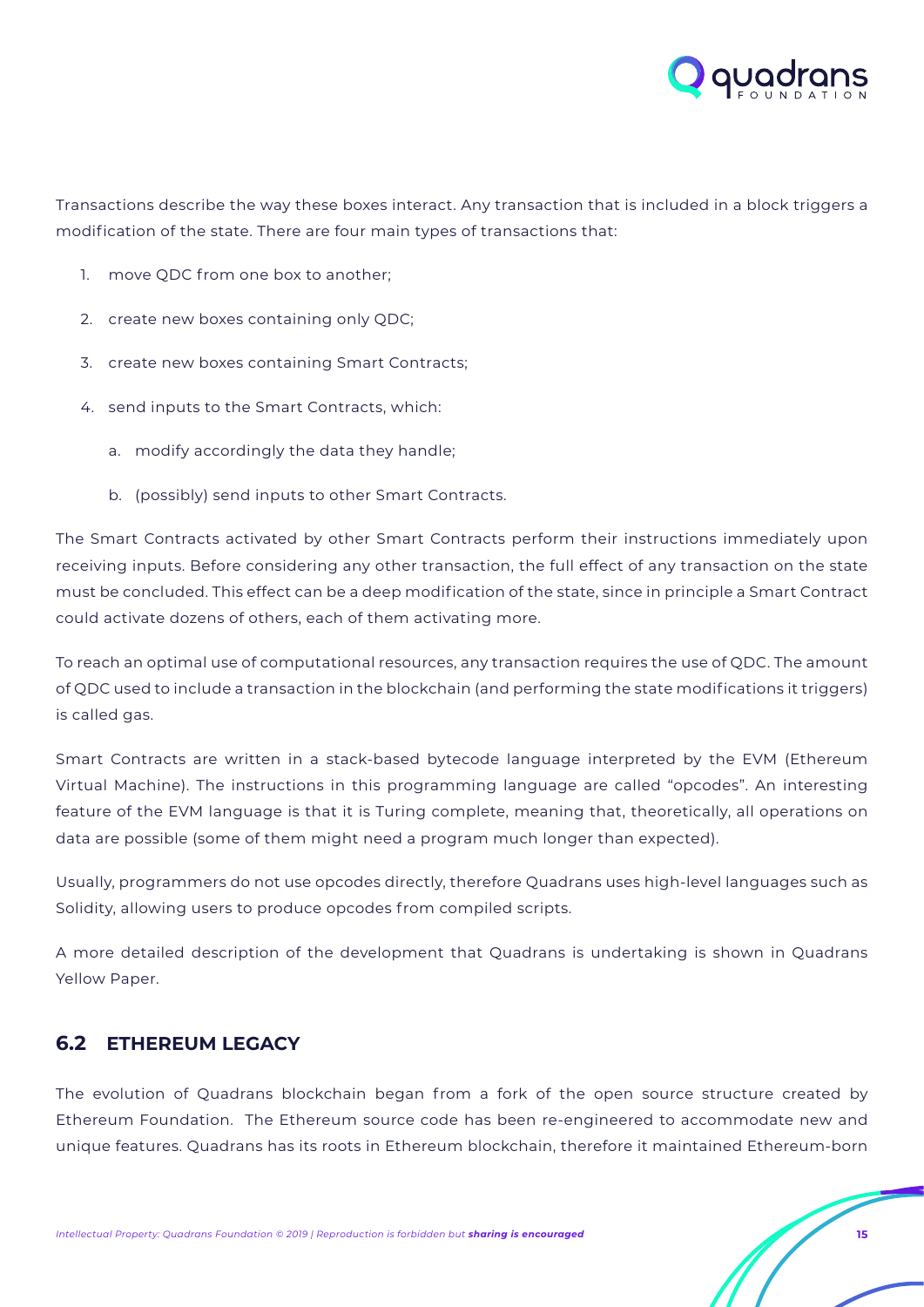<span id="page-15-0"></span>

elements such as the EVM to run Smart Contracts and the consensus mechanism based on the Proof of Authority (PoA) used by the Ethereum Rinkeby network to provide scalability of transactions.

Quadrans is fully interoperable with any data flows and ensures compatibility and transferrable features with Ethereum and Ethereum-like ecosystems to allow a seamless and immediate transition of existing solutions into the Quadrans blockchain.

## **6.3 QUADRANS ECOSYSTEM**

The Quadrans Blockchain runs on two cryptographic elements, Quadrans Tokens (QDT) and Quadrans Coins (QDC), designed as utilities to ensure the correct functioning of the infrastructure and support a suitable use in the industry.

The combined use of QDT and QDC is a game-changing feature that has been designed to minimize the economic impact on the use of the system and support the formation of a reliable environment that ensures operational efficiency.

#### **6.3.1 Quadrans Token (QDT)**

A fixed number of 600 Million QDT have been generated and perform the following functions:

- **O** serve as a collateral to users for the recognition of Masternodes and Miner nodes within the network. Anyone that possesses QDT becomes a Token Holder. With a certain amount of QDT, a Token Holder may activate a Miner node or a Masternode;
- I regulate the distribution of new QDC as a reward for the participation to the network. All Token Holders are rewarded with QDC according to the transactions processed by Quadrans infrastructure.

QDT have been generated in compliance with the standardized Ethereum ERC20 tokens. This decision was made to consolidate the security of the QDT. QDT are hosted on Ethereum blockchain, chosen for its stability and large-scale adoption.

The Quadrans Tokens supply is capped at 600 million QDT, they cannot be minted or burnt and they have no timelock on them. All the characteristics of the QDT can be viewed on Ethereum explorer at this address: *<https://etherscan.io/token/0x9adc7710e9d1b29d8a78c04d52d32532297c2ef3>*

Token Holders may join or leave Quadrans network as they wish and with no restrictions.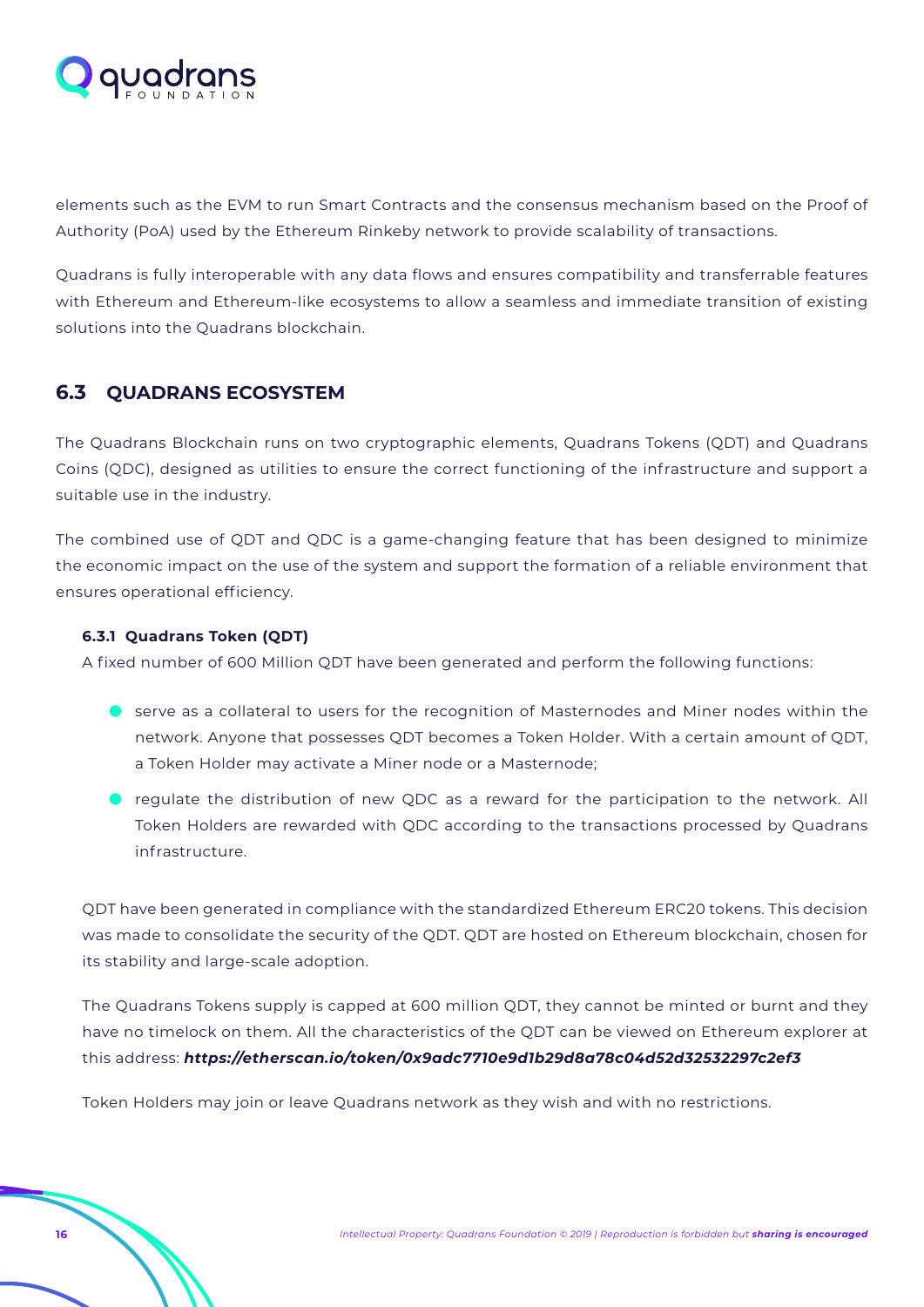

#### <span id="page-16-0"></span>**6.3.2 Quadrans Coin (QDC)**

QDC are primarily used as "gas" by the users for Smart Contracts execution. Quadrans allows users to transact instantly using QDC and therefore are necessary for operations to take place and information to be recorded onto Quadrans blockchain.

The non-volatile nature of the Quadrans Coin allows users to perform transactions at nearlyneglectable operational cost all the time. Among others, this feature discourages hoarding and financial speculation.

QDC can be obtained from actively participating to Quadrans ecosystem through the activity of Miner nodes and Masternodes and as a reward for contributions like bounty programs or beta testing. Since QDC is native to Quadrans blockchain, they can be transferred by performing transactions from one address to another.

## **6.4 MINTING QUADRANS COINS**

QDC are generated according to Quadrans minting protocol in order to maintain a balanced ecosystem for operations.

At the time of writing this White Paper, Quadrans blockchain is minting an average of 1 QDC per day. QDC are minted every time a block is closed (Epoch) with an average time of 5 seconds to close a block.

### **6.5 QUADRANS NETWORK**

The Quadrans network is composed by three types of nodes. **Masternodes**, **Miner nodes** and **Lightnodes**. The section below describes their functions and their relation with Token Holders.

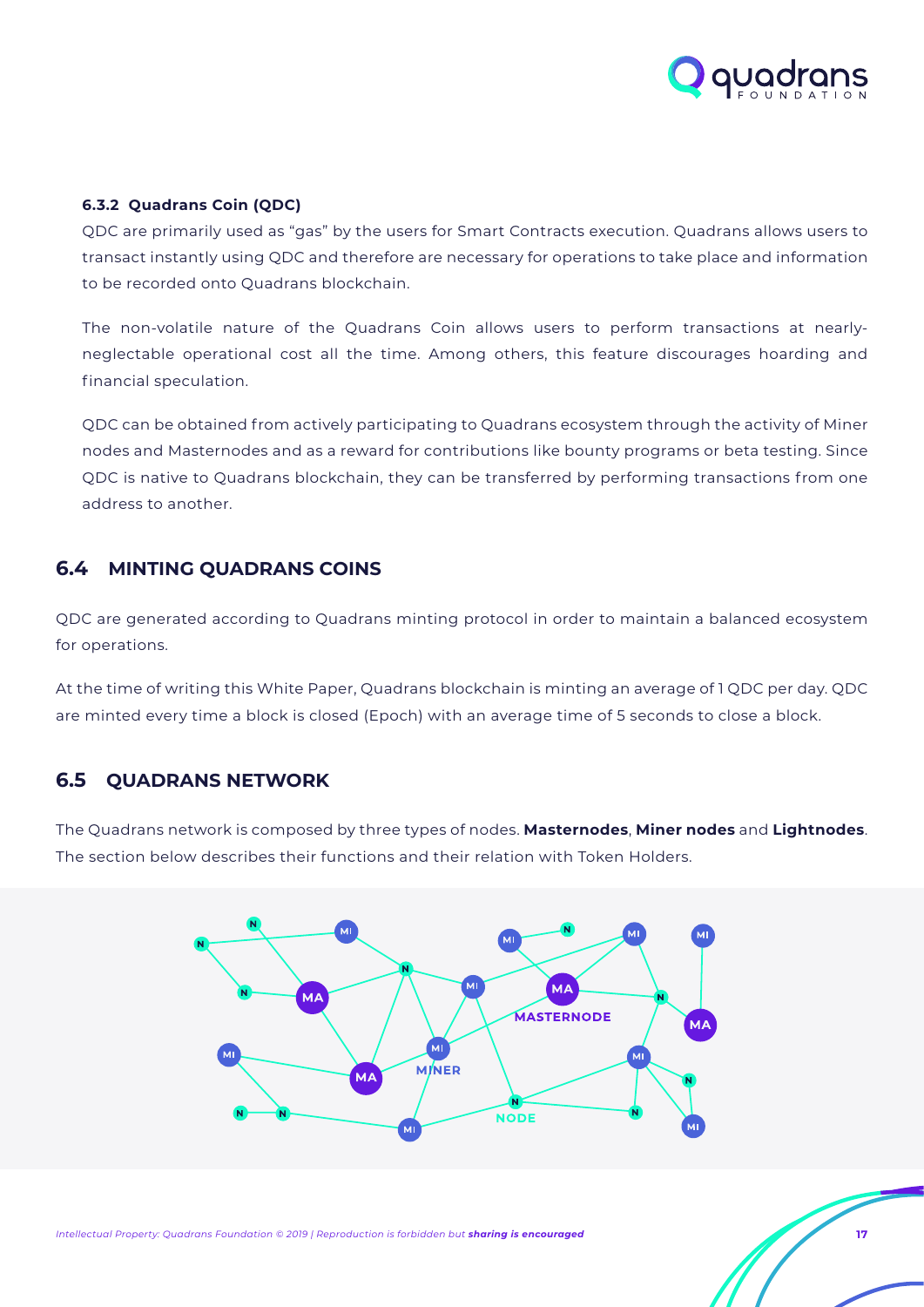<span id="page-17-0"></span>

#### **6.5.1 Masternodes**

Masternodes dispatch incoming transactions to achieve the network consensus and keep up to date the state of the network. The maximum number of Masternodes that Quadrans network can host is 2.500.

The tasks performed by a Masternode are:

- $\bullet$  dispatching incoming transactions;
- authorizing blocks, achieving consensus within Quadrans network.

To be recognised as a Masternode, a Token Holder needs to:

- **O** own enough Quadrans Tokens (100.000 QDT);
- **•** join Quadrans network by installing a node.

#### **6.5.2 Miner nodes**

At the moment Miner nodes perform the same function of Masternodes and actively participate to the consensus mechanism. The objective is to support the growth of the network in order to accommodate the improvements to the consensus mechanism described in Quadrans Yellow Paper.

To be recognised as a Miner node, a Token Holder needs to:

- **O** own enough Quadrans Tokens (1.000 QDT);
- **•** join Quadrans network by installing a node.

#### **6.5.3 Lightnodes**

Lightnodes are nodes of the network that does not perform mining operations. As Quadrans blockchain is open and public, anyone can run a Lightnode and contribute to the expansion of the network, increasing data decentralization and distribution.

#### **6.5.4 Quadrans Mainnet and Testnet**

Quadrans has a Testnet that users can use to trial new applications under different conditions and conduct analysis such as operational cost estimates before moving to Quadrans main network (Mainnet). The use of the Testnet is free and QDC intended for testing are dispensed by the QDC faucet available on Quadrans website.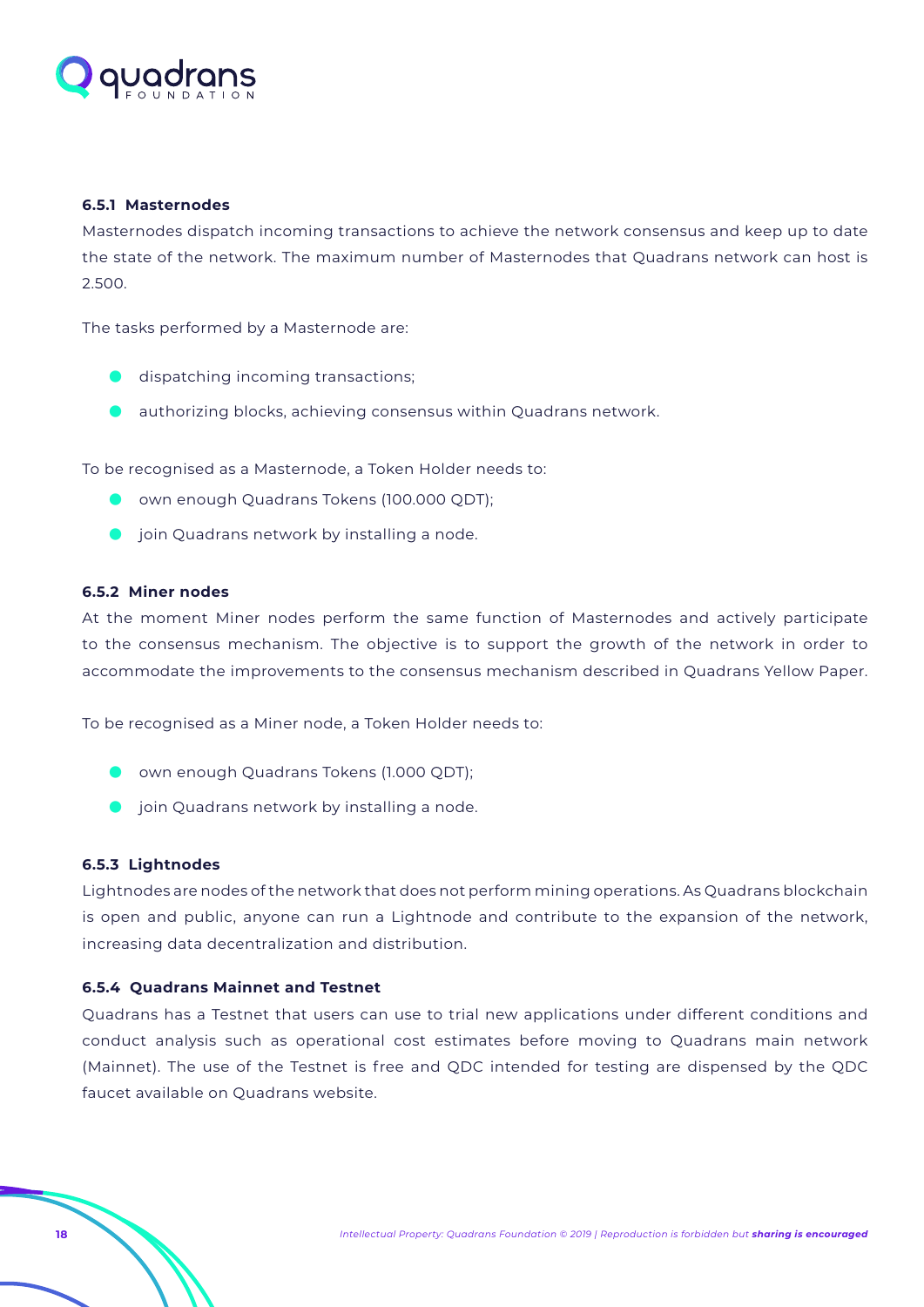

## <span id="page-18-0"></span>**6.6 CONSENSUS ALGORITHM**

The current consensus mechanism is based on Proof of Authority (PoA), however it presents some similarities with Proof of Stake (PoS), since users need to hold a minimum amount of Quadrans Tokens (the stake) to participate to the network as validators. Active validators are put in a queue and they sign new blocks according to the queue order.

This significantly increases the system capacity to process larger volumes of on-chain transactions and achieve high scalability without sacrificing security and decentralisation.

Most popular blockchains perform very energy-intensive operations in order to reach consensus and update the status of the ledger. The current consensus algorithm used by Quadrans reduces the power consumption required to solve the computationally intensive work preserving high transaction speed and promoting environmental sustainability.

This protocol is being improved further, as described in Section 9.4, to achieve an even more efficient throughput without compromising the security of the network. Before achieving full implementation of the protocol as described in Section 9.4., the protocol needs to undergo an intermediate step.

This regards the engagement of nodes during the consensus phase. The automated identification of the wallet address and the QDT associated to a node enables Quadrans Smart Contract to verify that a node is associated to a wallet address containing the minimum amount of QDT required to participate to the consensus as a validator.

## **6.7 DATA SECURITY**

Quadrans blockchain is a temper-proof and secure system that uses cryptography to protect data storage, in which integrity of information is ensured by the entire community of users.

In a decentralised system there is no central point of failure. The larger the network, the grater the resilience from a cyber-attack.

Data on Quadrans blockchain cannot be tampered, and a strong signature algorithm makes impossible to modify a transaction sent by a wallet. Also, any changes to the blockchain is visible to the whole network and any unauthorised modification is immaterially detected.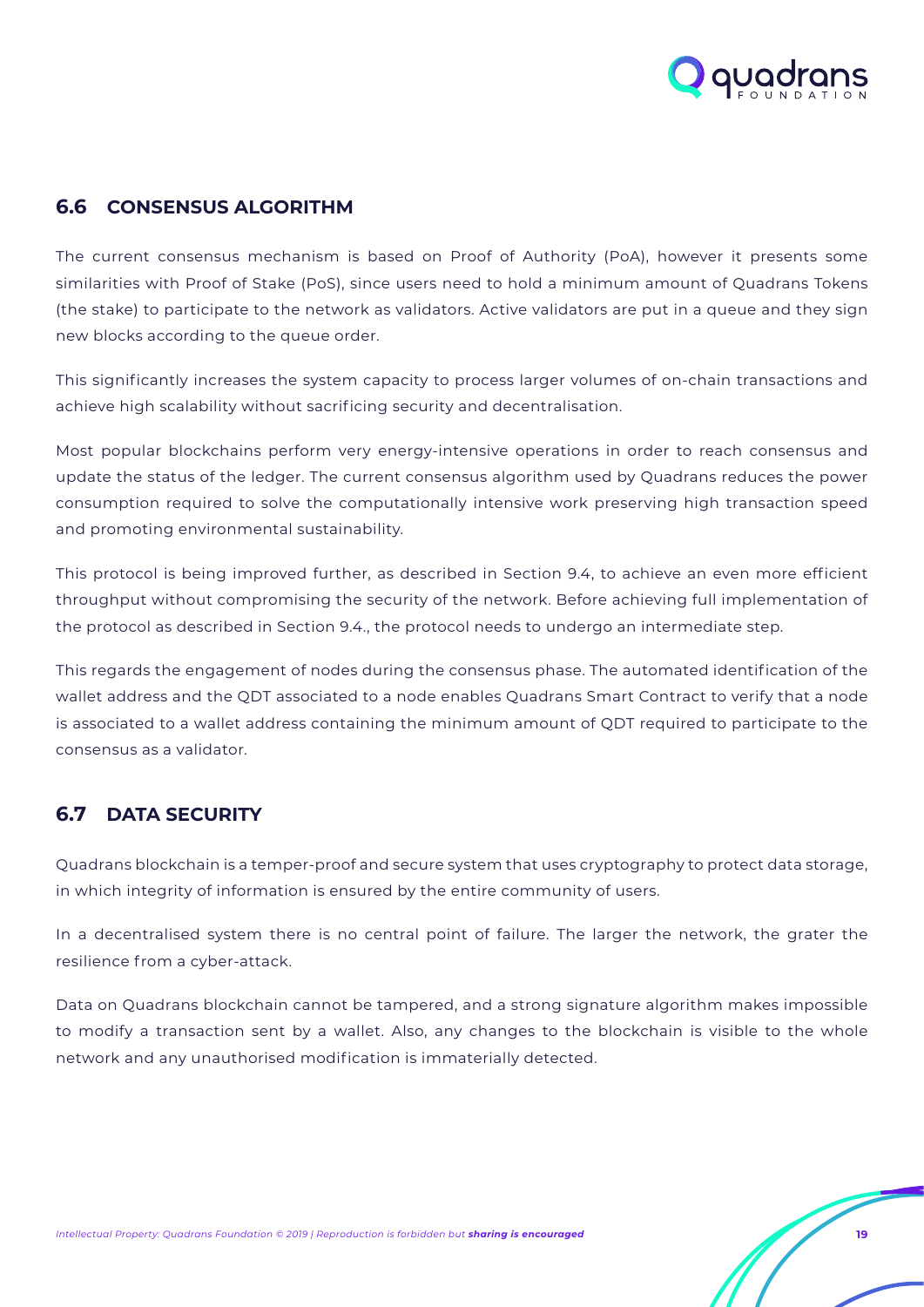<span id="page-19-0"></span>

## **6.8 SMART CONTRACT LIBRARY**

Quadrans can also be considered a Smart Contract infrastructure. The upload of new Smart Contracts requires QDC. This will limit the overuse of the shared memory ("state") of the network in an effort to reduce the bandwidth and storage capacity required.

One of our goals is to create a common shared library to be used by developers for the creation of new Smart Contracts and reduce the accumulation of duplicated Smart Contracts stored on Quadrans blockchain. This will also improve the security of Smart Contracts since this library will contain only secure and validated functions and will help developers build new dApps faster.

Smart Contracts need QDT and QDC to be deployed on Quadrans blockchain, however only QDC and QDC-related tokens are needed to execute them.

## **6.9 TOKENIZATION OF ASSETS ON QUADRANS**

Quadrans supports the tokenisation of assets on its blockchain infrastructure. As fully compatible with Ethereum, Quadrans supports all the token standards, either fungible and not fungible. Users can create their own ready-to-use token using the Smart Contract library built and released open by Quadrans Foundation.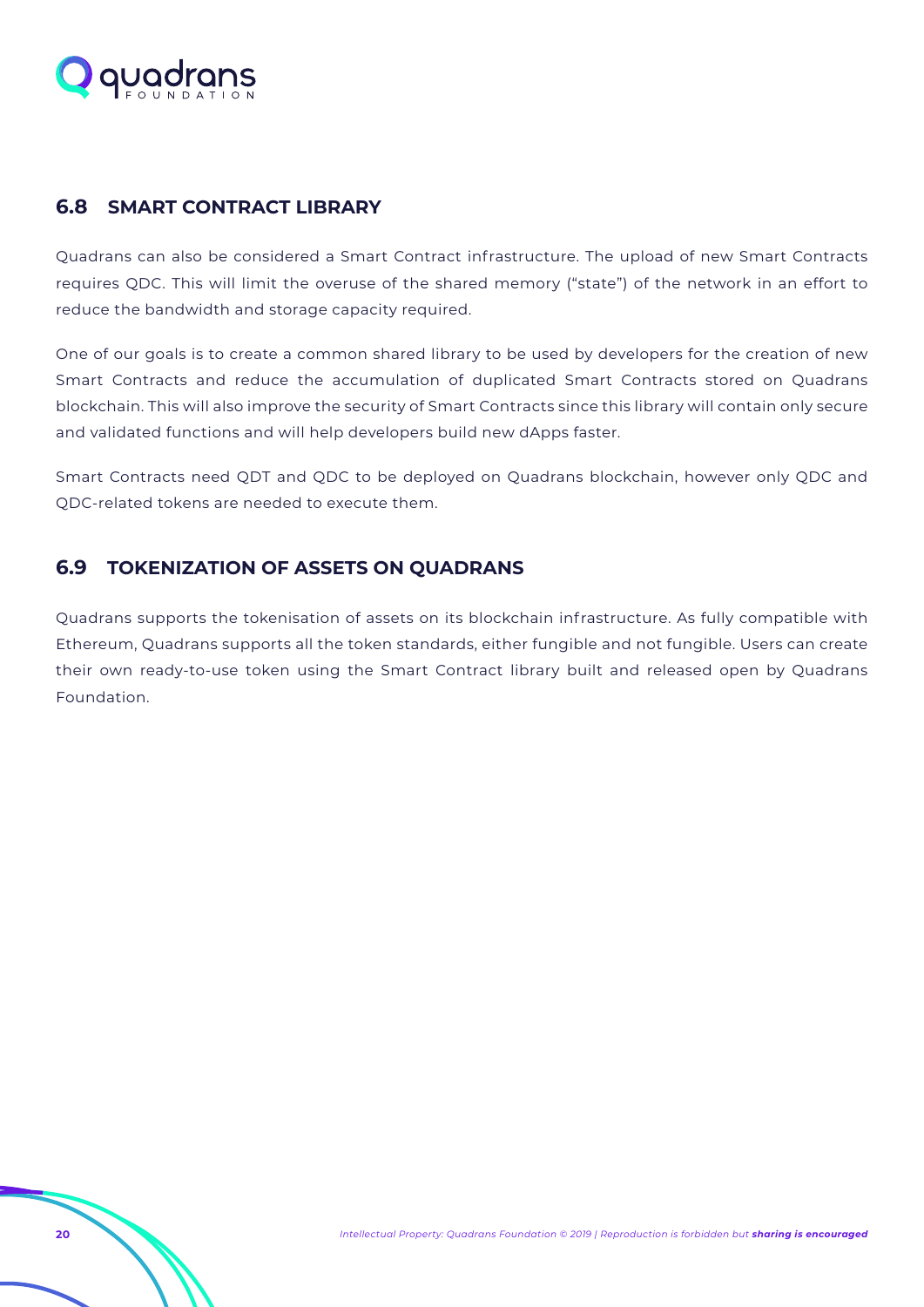

## <span id="page-20-0"></span>**7 Token Economy**

Quadrans system is powered by the gas (QDC) used to run transactions. The overall gas consumed is then used to reward active Token Holders, incentivising them to perform new transactions.

The purpose of the QDT is to ensure incentives for Token Holders as they contribute to the generation of new QDC (see section 6.4 Minting Quadrans Coins), necessary for running transactions on Quadrans. As the network grows, the demand for QDC is likely to increase. Thus, the QDT constitutes an important element that drives the generation of new QDC and establish a virtuous cycle for sustainability of operations.

All Token Holders are rewarded with QDC under the Quadrans protocol for their contribute to the Quadrans economy. To encourage a balanced use of the infrastructure, the incentive formula is weighted towards Token Holders who own a greater number of QDT.

## **7.1 PROPOSED TOKEN DISTRIBUTION**

A total of 600 million of QDT have been generated.

The majority of QDT will be distributed through Airdrops across the community to drive technology adoption and help onboard users. No action such as ICO, token sales or similar is planned - Airdrop QDT are distributed for free by Quadrans Foundation and subject to KYC (Know Your Customer) procedure as per internal due diligence and in line with the principle of transparency.

#### **The proposed QDT distribution is as following:**

- 70% Airdrop 15% Quadrans Foundation Reserve
	- 10% Foodchain & Technical partners
		- 5% Early Adopters

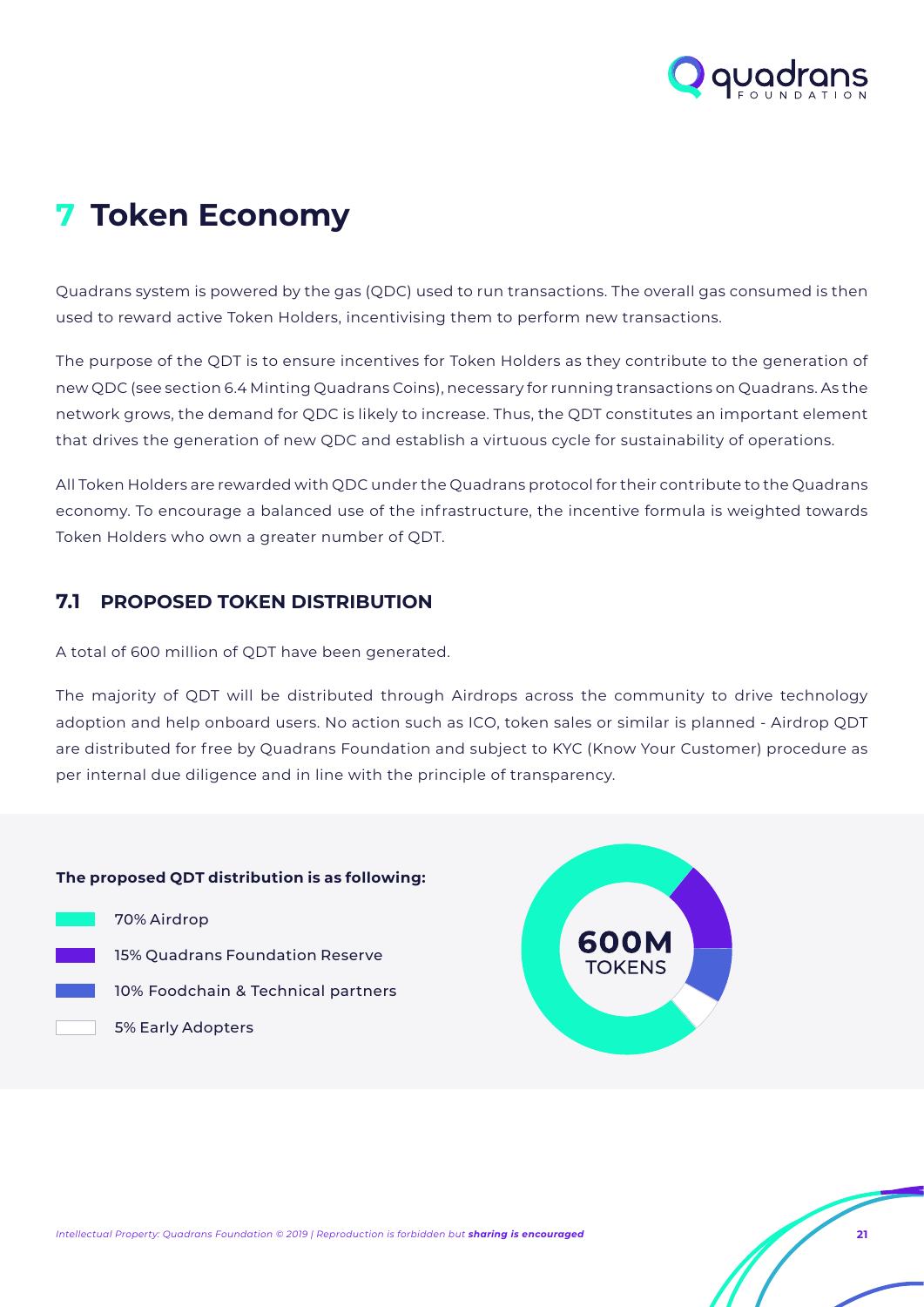

The Airdrop will issue a total of 420 million QDT (70%) in multiple phases.

90 million QDT (15%) will be used by the Foundation to serve general interests and pursue public utility goals to benefit the worldwide community (see section 3.3.4 Quadrans for the Community).

The early Quadrans technology was designed and pioneered under Foodchain S.p.A. to pursue the idea of creating a blockchain infrastructure for public use, later on the Foodchain team decided to transfer the technology to Quadrans Foundation.

The technology transfer included 60 million QDT (10%) to be left with technical partners and supporters of the initial idea and another 30 million QDT (5%) with the early adopters.

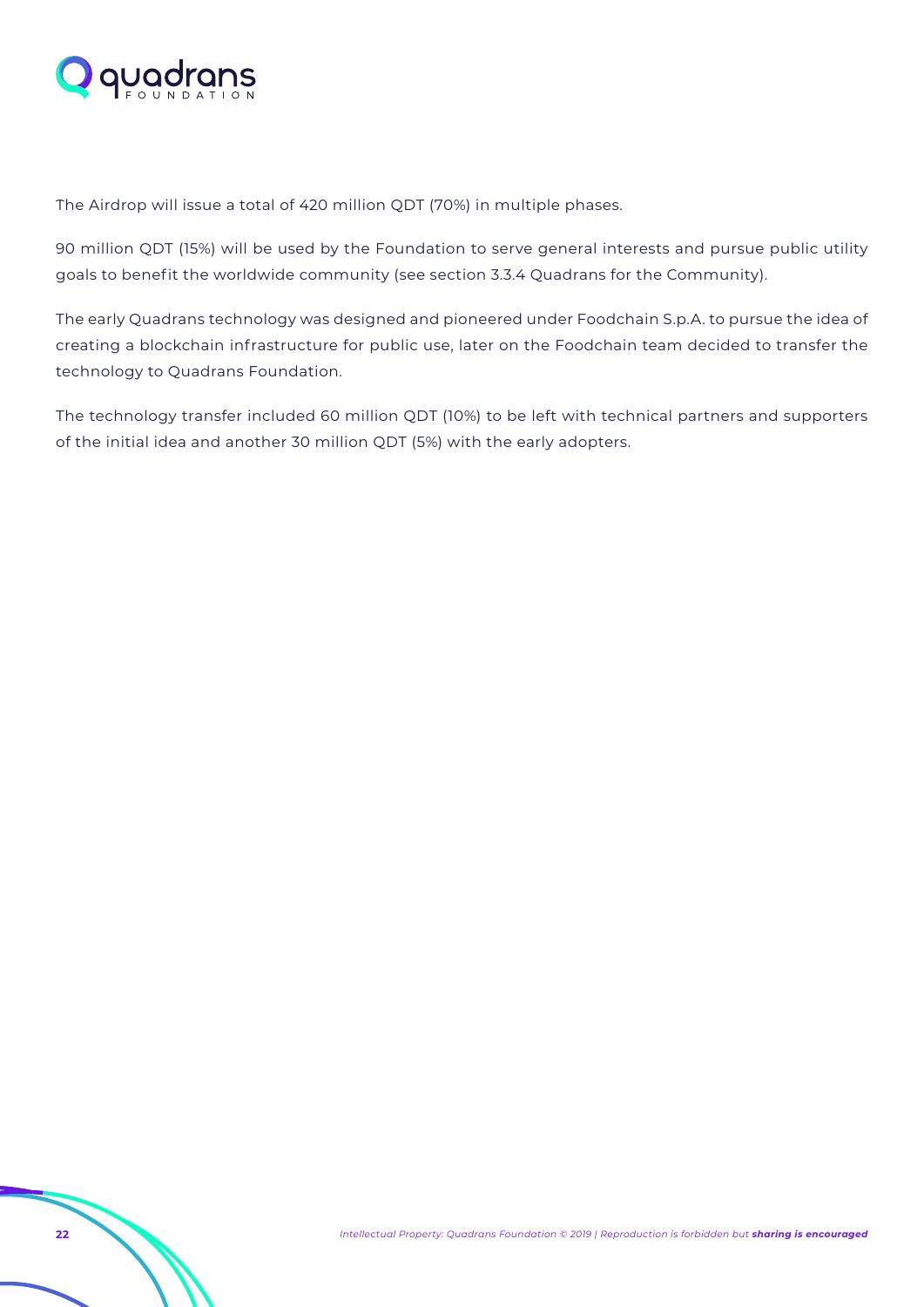

## <span id="page-22-0"></span>**8 Coin economy and reward**

Quadrans reward mechanism is designed to allow Token Holders, Miner nodes and Masternodes to be rewarded for their service to the network, with an amount of QDC that is proportional to the QDT held, every time new QDC are generated.

The distribution of QDC is regulated by an algorithm every time a block is closed (Epoch). QDC of each Epoch are stored on a Smart Contract, and they are sent to Quadrans Token Holders on a monthly basis. The distribution of newly minted QDC is defined by the Quadrans protocol, according to the activity made by Token Holders (including mining nodes) during the previous month. As mining nodes participate to the consensus mechanism, Masternodes and Miner nodes are rewarded with more QDC compared to non-mining Token Holders.



QDC intended for reward are sent to wallet addresses registered on an active node to simplify the distribution of the reward.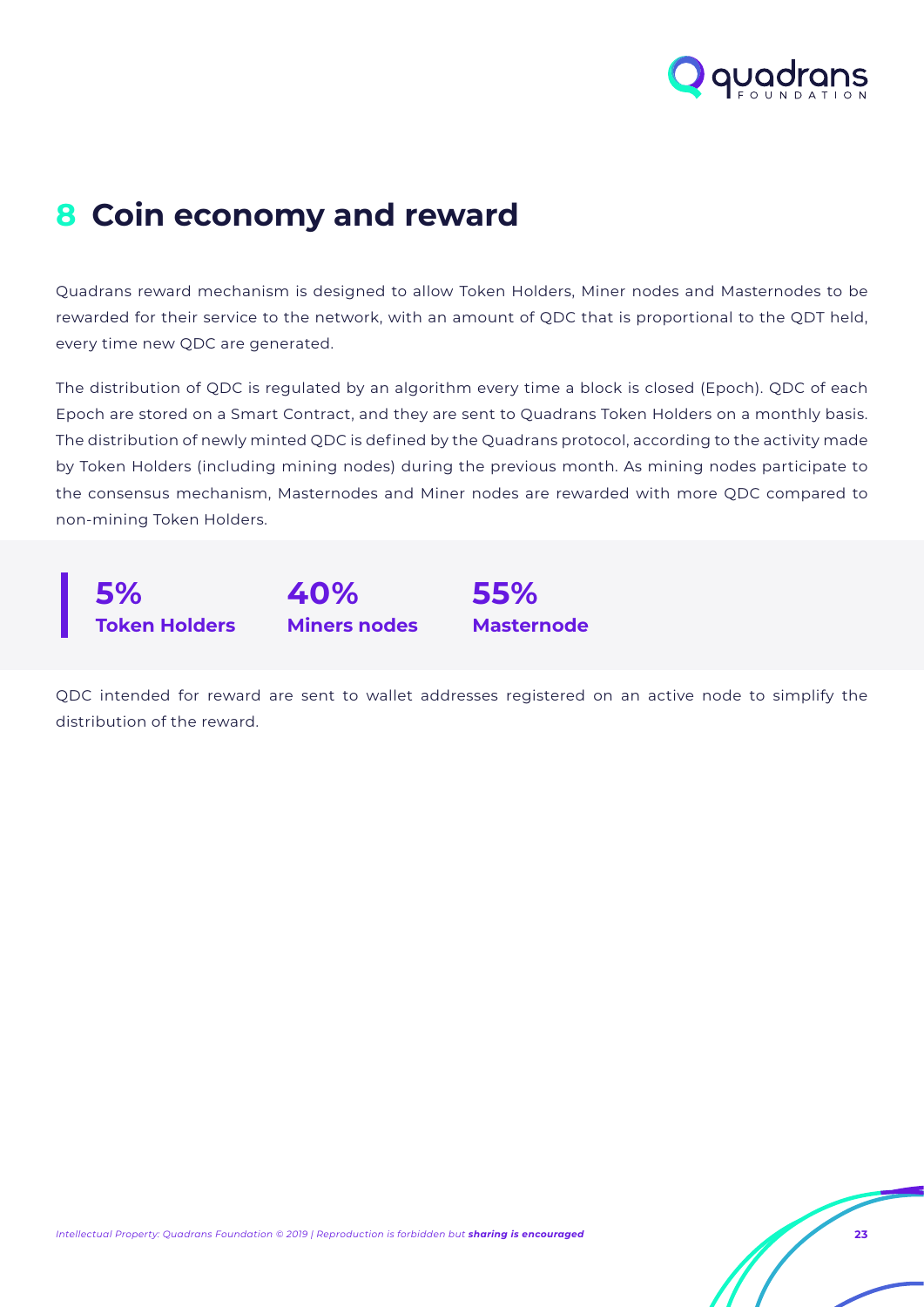<span id="page-23-0"></span>

## **9 Quadrans work in progress**

The state-of-the-art of the current Quadrans infrastructure described in the previous sections constitutes only the starting point of our ongoing research and development and establishes a clear pathway toward the advancement of Quadrans technology.

This section provides an introduction to the main improvements that are being made to Quadrans blockchain. Further details are outlined in Quadrans Yellow Paper.

## **9.1 DIGITAL SIGNATURES**

Quadrans blockchain is designed to support interoperability between users with different characteristics, from IoT devices to end users. For this reason, Quadrans uses different digital signature algorithms so each user can achieve its own balance between security and computational effort. This only occurs at transaction-signing level, since Quadrans firmly requires high level of security at block-signing level where each block is signed with Post-Quantum digital signatures. Considering the relative proportion between blocks and transactions, users can use signatures that are more space-consuming even at block level without incurring into a loss of efficiency.

### **9.2 ADDRESSES**

Addresses natively support multi-signatures and even more complex access policies. Less complex addresses specify a single public key, however more sophisticated addresses may specify various public keys, even with different signature protocols and a policy concerning which types of signature are required to authorize transactions.

Quadrans addresses are embedded with a common name, which is not required to be human-readable. This can be used to facilitate the identification of the user that owns that specific address. For example, a common name can be associated to an IoT device and can be used to identify the device itself.

### **9.3 CHAIN STRUCTURE**

From a technical prospective, Quadrans blockchain is being developed into a set of blockchains. The result is a network in which Miner nodes are divided into shards to work in parallel on the computation of Smart Contracts and achieve a large throughput of executed transactions and, on the other hand, Masternodes work on a higher-level chain, collecting the states reached on each shard to achieve a global consensus.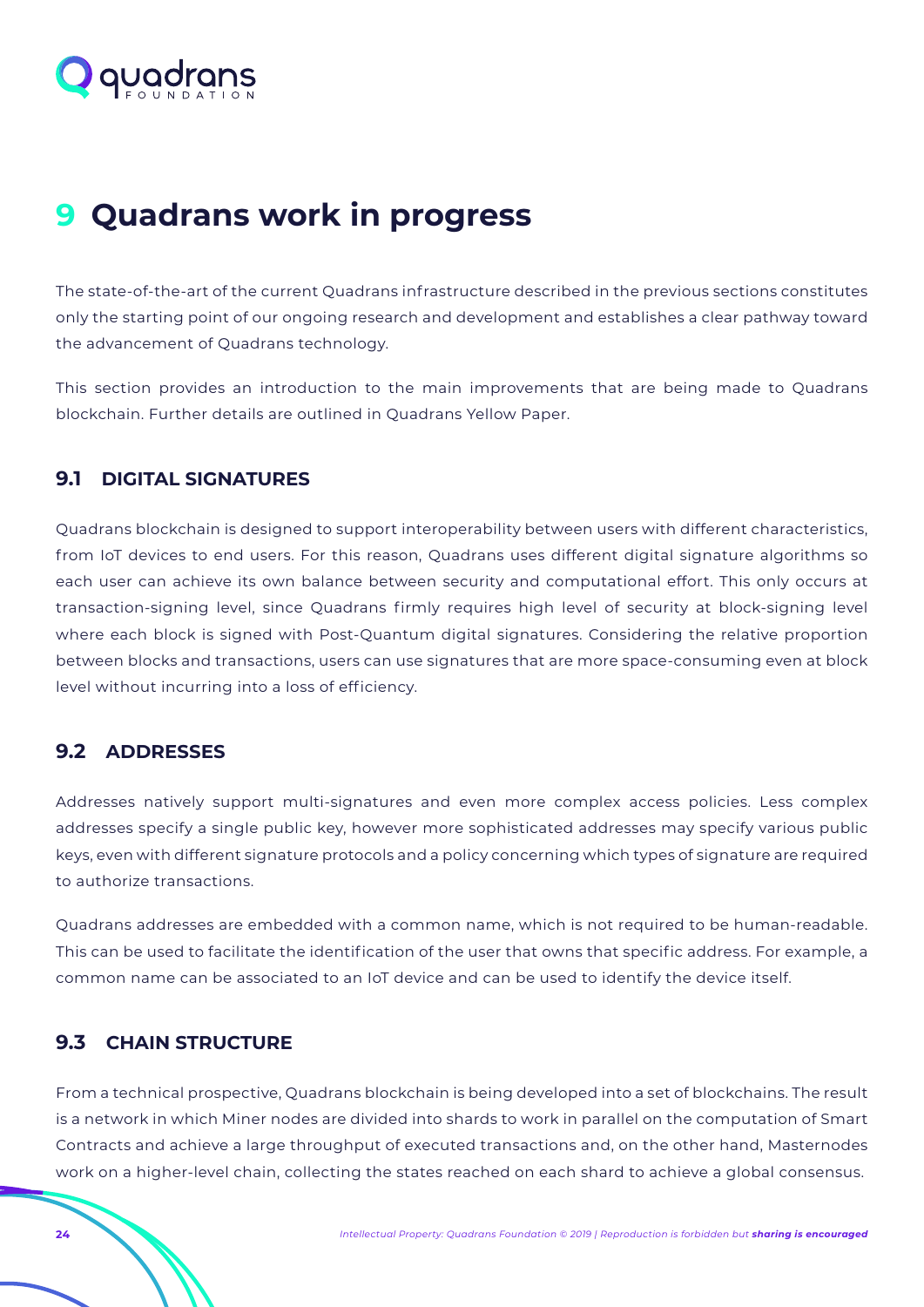

<span id="page-24-0"></span>Moreover, the time is divided into slots of fixed length, and each slot is pre-assigned to a single Miner node and a single Masternode. In order to assign slots, time is divided into Epochs and the information required for the governance of the ledger during each Epoch is stored on a dedicated chain.

## **9.4 CONSENSUS PROTOCOL**

Since the chain structure is layered in three different chains, the consensus also follows this arrangement. In fact, consensus is reached at local level between Miner nodes of the same shard and at global level between Masternodes. Consensus at Epoch level is reached in order to organize the next Epoch. The levels are intertwined, as Masternodes rely on the local consensus reached by Miners nodes to achieve both the global end Epoch consensus, and Miners nodes act upon the decision processed by Masternodes to safely reach a consensus on their local chain.

Quadrans Token Holders with enough QDT may compete to become Masternodes during each Epoch. This is a Proof of Stake (PoS) competition and this will result in a list of nodes valid only for one Epoch. This means that on each Epoch change, Masternodes compete against each other's again. After assigning the node set, one (or more) time slot will be preassigned to each node. In that specific time slot, specific nodes will be in charge to sign a new block and add it to the chain.

Token Holders may also compete to become a Miner node (less QDT are required than Mansternodes). This is a Proof of Work (PoW) competition and is used to determine the Miner nodes for the next Epoch. At the end of this competition, Masternodes will rank Miner nodes and assign them a shard and a time slot.

### **9.5 SMART CONTRACTS**

Smart Contracts are added to the blockchain through dedicated transactions. The right to create a new Smart Contract is obtained by using QDT, however to deploy a new Smart Contract users need both QDC and QDT.

Smart Contracts are divided into three categories, according to the "gas" required for execution:

- **C** Standard Smart Contracts the gas is provided by the user that requests the execution;
- **Autonomous Smart Contracts** the gas is taken from a reserve of QDC held by the Smart Contract itself;
- **Favored Smart Contracts** the gas is not taken directly from the user, but it relies on a thirdparty account. This category of Smart Contracts must be digitally signed by Quadrans Foundation before their deployment.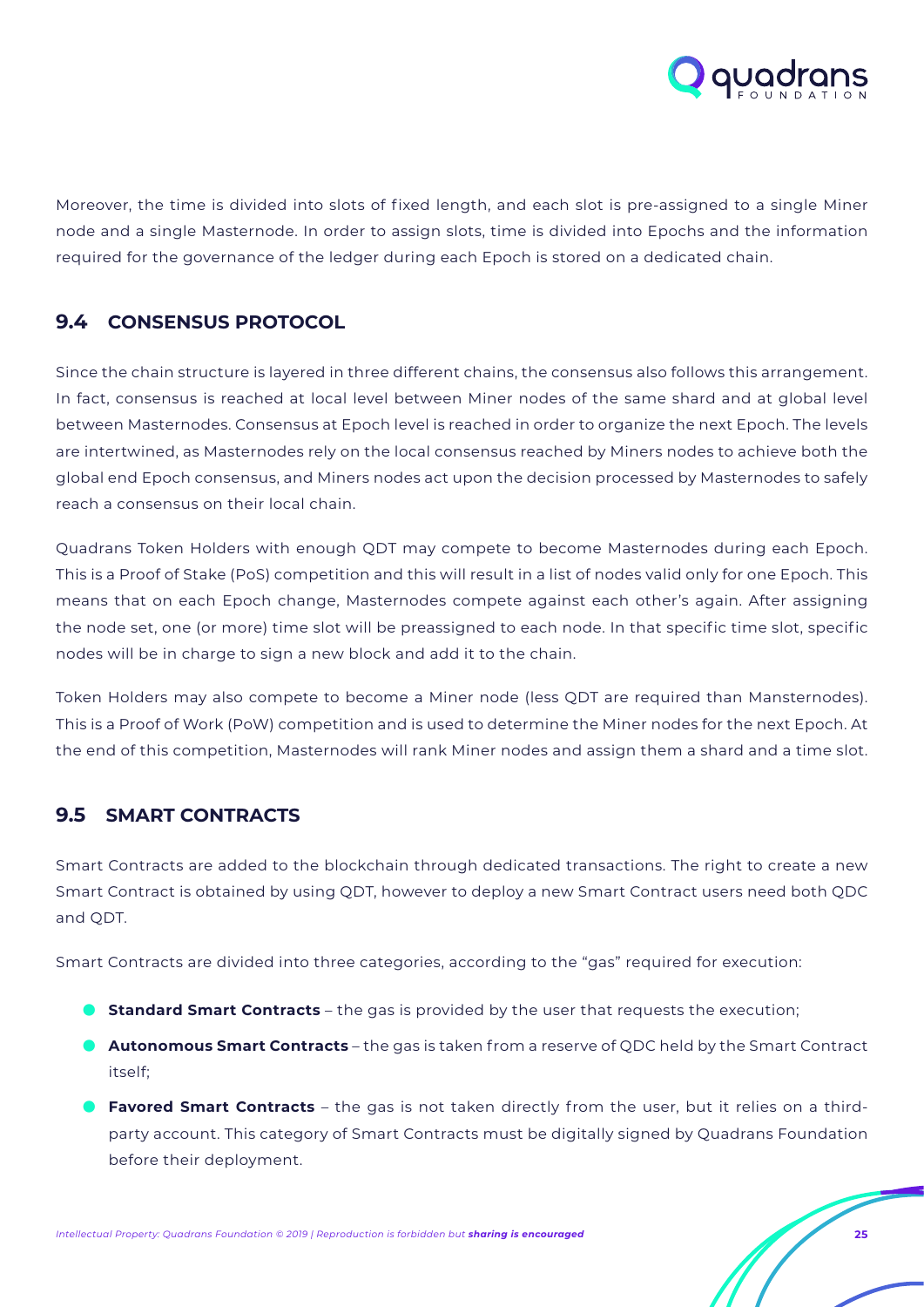<span id="page-25-0"></span>

## **9.6 MINTING**

Quadrans minting is developing into a process regulated by an algorithm at each Epoch block that checks the previous Epoch and estimates the amount of QDC to be minted in the next Epoch. QDC of each Epoch are stored on a Smart Contract, and they are sent to Quadrans Token Holders at each Epoch change. The distribution of newly minted QDC is regulated by Quadrans protocol according to the amount of work Token Holders (including mining nodes) have made during the last Epoch. As Masternodes and Miners nodes participate to the consensus mechanism, they collect more QDC compared to non-mining Token Holders.

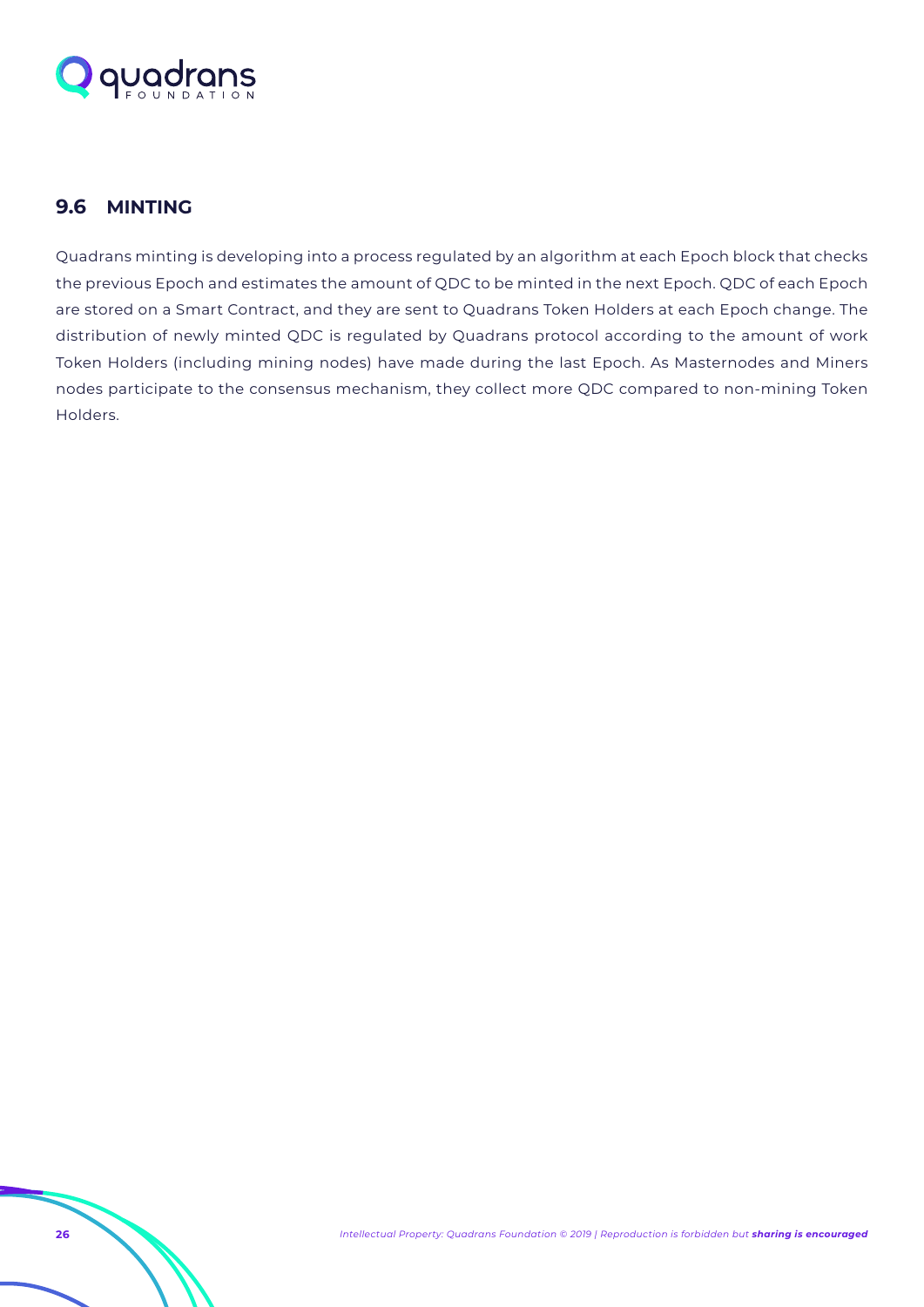

## <span id="page-26-0"></span>**REFERENCES**

S. Nakamoto. Bitcoin: A peer-to-peer electronic cash system *<https://bitcoin.org/bitcoin.pdf>* (2008)

V. Buterin. Ethereum: A Next-Generation Smart Contract and Decentralized Application Platform *<https://github.com/ethereum/wiki/wiki/White-Paper>* (2013)

G. Wood. Ethereum: A Secure Decentralised Generalised Transaction Ledger *<https://ethereum.github.io/yellowpaper/paper.pdf>* (2014)

VechainThor Development Plan and Whitepaper v1.0 *[https://cdn.vechain.com/vechainthor\\_development\\_plan\\_and\\_whitepaper\\_en\\_v1.0.pdf](https://cdn.vechain.com/vechainthor_development_plan_and_whitepaper_en_v1.0.pdf)* (2018)

P. Vasin. BlackCoin's Proof-of-Stake Protocol v2 *<https://blackcoin.org/blackcoin-pos-protocol-v2-whitepaper.pdf>* (2014)

POA Network. Proof of Authority: Consensus Model with Identity at Stake *<https://medium.com/p/d5bd15463256>* (2017)